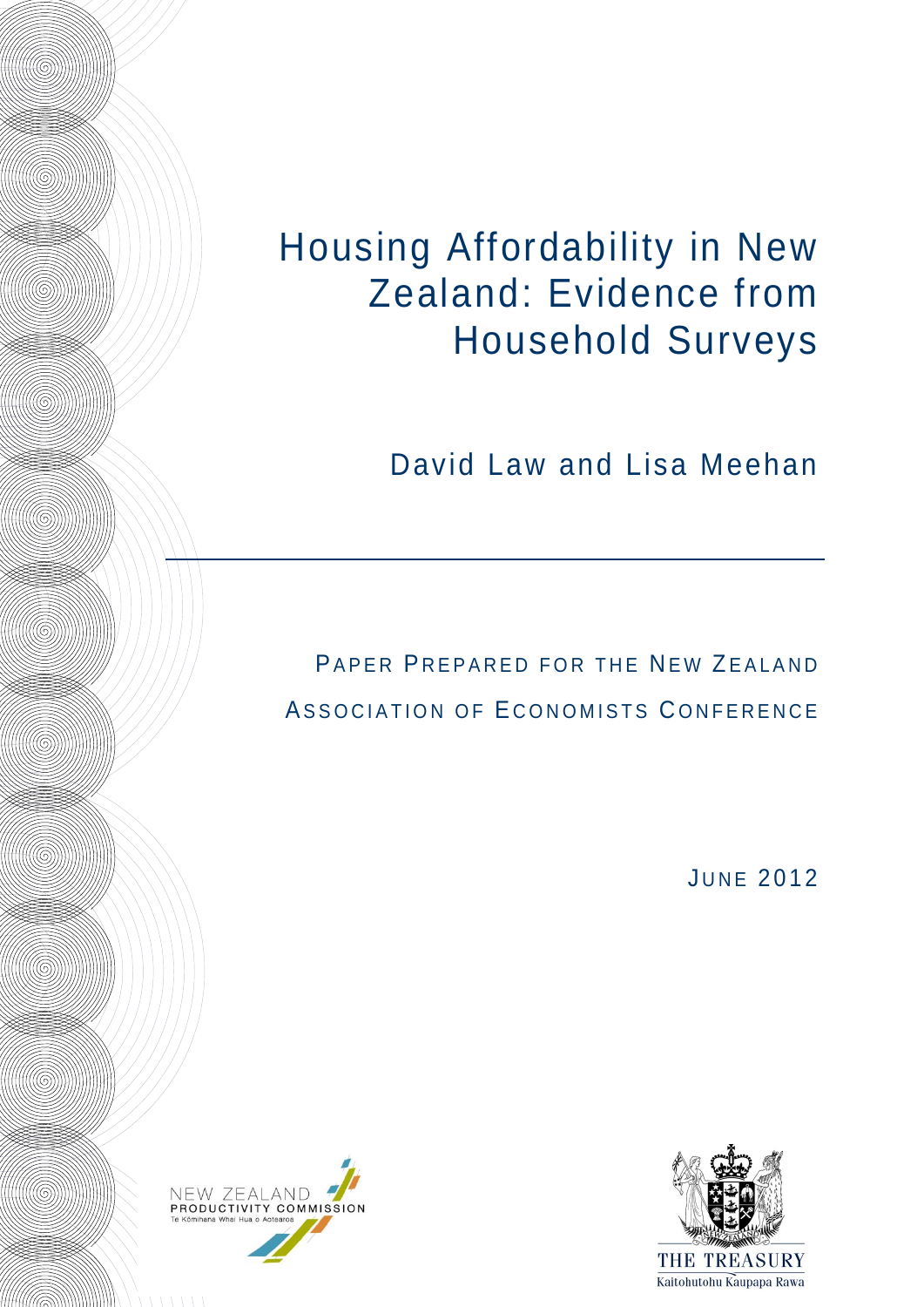| TITLE              | Housing Affordability in New Zealand: Evidence from Household<br>Surveys                                   |                                                                                                                                                                                                                                                                                                                                                                                                                                                                                                                                                                                                                                                                                                                                                                                                                                                                                                                                          |  |  |  |  |
|--------------------|------------------------------------------------------------------------------------------------------------|------------------------------------------------------------------------------------------------------------------------------------------------------------------------------------------------------------------------------------------------------------------------------------------------------------------------------------------------------------------------------------------------------------------------------------------------------------------------------------------------------------------------------------------------------------------------------------------------------------------------------------------------------------------------------------------------------------------------------------------------------------------------------------------------------------------------------------------------------------------------------------------------------------------------------------------|--|--|--|--|
| MONTH/YEAR         | <b>June 2012</b>                                                                                           |                                                                                                                                                                                                                                                                                                                                                                                                                                                                                                                                                                                                                                                                                                                                                                                                                                                                                                                                          |  |  |  |  |
| <b>AUTHORS</b>     | David Law<br>New Zealand Treasury                                                                          |                                                                                                                                                                                                                                                                                                                                                                                                                                                                                                                                                                                                                                                                                                                                                                                                                                                                                                                                          |  |  |  |  |
|                    | Email                                                                                                      | david.law@treasury.govt.nz                                                                                                                                                                                                                                                                                                                                                                                                                                                                                                                                                                                                                                                                                                                                                                                                                                                                                                               |  |  |  |  |
|                    |                                                                                                            | Telephone<br>+64 4 917-6929                                                                                                                                                                                                                                                                                                                                                                                                                                                                                                                                                                                                                                                                                                                                                                                                                                                                                                              |  |  |  |  |
|                    | Fax                                                                                                        | +64 4 471-5191                                                                                                                                                                                                                                                                                                                                                                                                                                                                                                                                                                                                                                                                                                                                                                                                                                                                                                                           |  |  |  |  |
|                    | Lisa Meehan<br>New Zealand Productivity Commission<br>PO Box 8036<br>Wellington 6011<br><b>NEW ZEALAND</b> |                                                                                                                                                                                                                                                                                                                                                                                                                                                                                                                                                                                                                                                                                                                                                                                                                                                                                                                                          |  |  |  |  |
|                    | Email                                                                                                      | lisa.meehan@productivity.govt.nz                                                                                                                                                                                                                                                                                                                                                                                                                                                                                                                                                                                                                                                                                                                                                                                                                                                                                                         |  |  |  |  |
|                    | Telephone                                                                                                  | +64 4 903-5159                                                                                                                                                                                                                                                                                                                                                                                                                                                                                                                                                                                                                                                                                                                                                                                                                                                                                                                           |  |  |  |  |
|                    | Fax                                                                                                        |                                                                                                                                                                                                                                                                                                                                                                                                                                                                                                                                                                                                                                                                                                                                                                                                                                                                                                                                          |  |  |  |  |
|                    |                                                                                                            |                                                                                                                                                                                                                                                                                                                                                                                                                                                                                                                                                                                                                                                                                                                                                                                                                                                                                                                                          |  |  |  |  |
| <b>NZ TREASURY</b> | New Zealand Treasury<br>PO Box 3724<br>Wellington 6008<br><b>NEW ZEALAND</b>                               |                                                                                                                                                                                                                                                                                                                                                                                                                                                                                                                                                                                                                                                                                                                                                                                                                                                                                                                                          |  |  |  |  |
|                    | Email<br>information@treasury.govt.nz                                                                      |                                                                                                                                                                                                                                                                                                                                                                                                                                                                                                                                                                                                                                                                                                                                                                                                                                                                                                                                          |  |  |  |  |
|                    | Telephone                                                                                                  | 64-4-472 2733                                                                                                                                                                                                                                                                                                                                                                                                                                                                                                                                                                                                                                                                                                                                                                                                                                                                                                                            |  |  |  |  |
|                    | Website                                                                                                    | www.treasury.govt.nz                                                                                                                                                                                                                                                                                                                                                                                                                                                                                                                                                                                                                                                                                                                                                                                                                                                                                                                     |  |  |  |  |
| <b>DISCLAIMER</b>  |                                                                                                            | The views, opinions, findings, and conclusions or<br>recommendations expressed in this paper are strictly those of<br>the author(s). They do not necessarily reflect the views of the<br>New Zealand Treasury, the New Zealand Productivity<br>Commission or the New Zealand Government. The New<br>Zealand Treasury, New Zealand Productivity Commission and<br>the New Zealand Government take no responsibility for any<br>errors or omissions in, or for the correctness of, the information<br>contained in this paper. The paper is presented not as policy, but<br>with a view to inform and stimulate wider debate.<br>Access to the data used in this study was provided by Statistics<br>New Zealand under conditions designed to give effect to the<br>security and confidentiality provisions of the Statistics Act 1975.<br>The results presented in this study are the work of the authors,<br>not Statistics New Zealand. |  |  |  |  |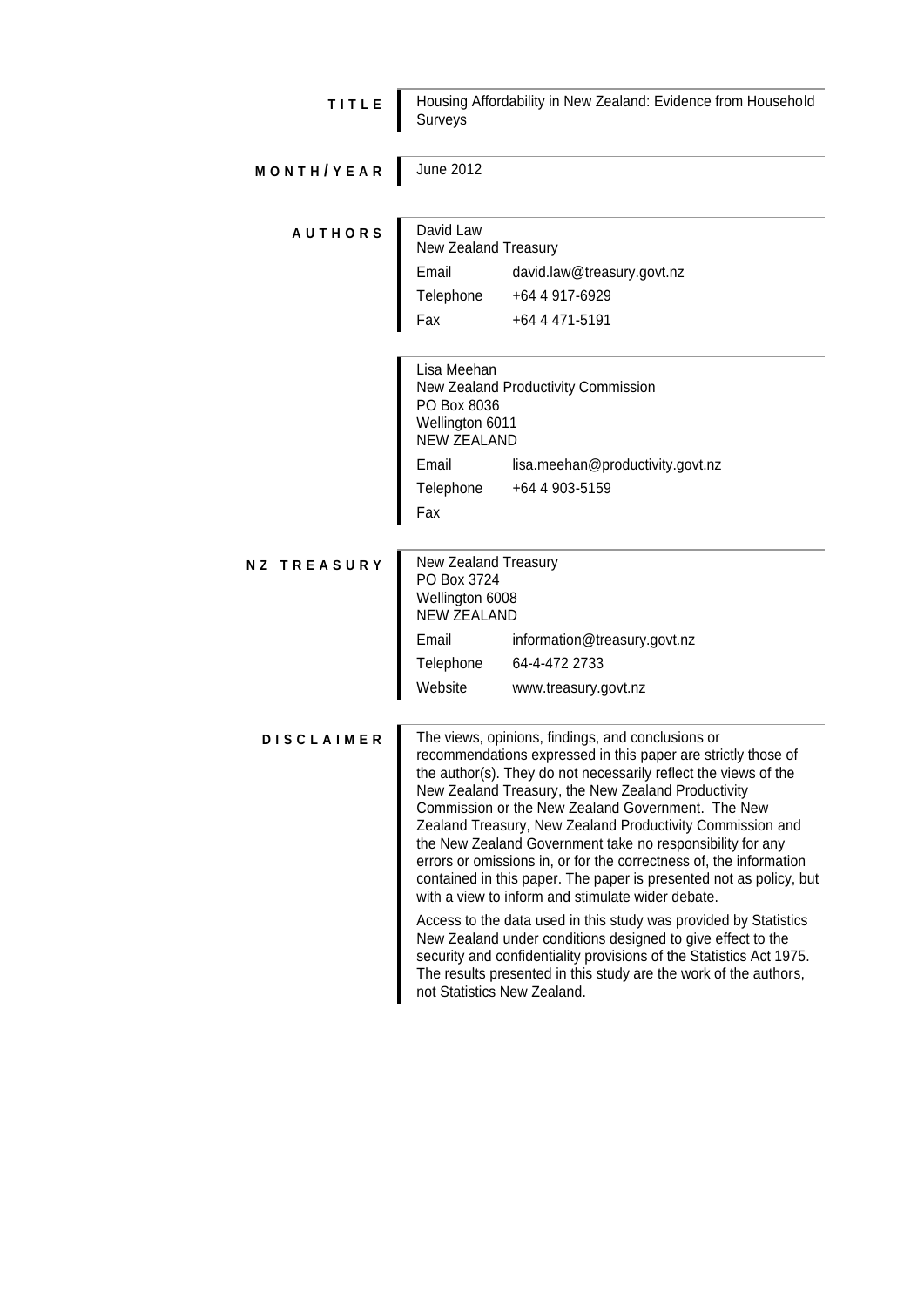### Abstract

Housing affordability has been a topic of much interest in New Zealand over recent years with the median house price increasing by over 50% between 2004 and 2008. The aim of this paper is to inform debate by drawing out evidence from two surveys: the Household Economic Survey (HES); and the Survey of Family, Income and Employment (SoFIE). In particular, the paper examines how patterns of house prices, expenditures, and home ownership have changed over time and across groups. A model which may be suggestive of whether or not an individual or couple is likely to find home-ownership affordable is also developed, incorporating information relating to four important influences of affordability. These being: income; net wealth; house prices; and the structure of mortgage contracts (including the interest rate and mortgage term).

These elements, or outcomes, of housing affordability are explored primarily by way of various descriptive techniques. However, panel logistic regressions are employed to examine how the likelihood of home-ownership and housing affordability in turn depend on a wide range of demographic and economic variables simultaneously.

Results show considerable increases in prices throughout the house price distribution between 2004 and 2008. Interestingly, lower quartile house prices increased by more than upper quartile house prices in all major regions. Further, although Auckland remains the most expensive region, growth in house prices across all other major regions was higher during this period.

Home ownership rates, however, have declined only slightly between 2004 and 2008. Factors associated with a higher likelihood of owning a home include being partnered, female or older, and living in any region other than Auckland. Higher house prices are negatively associated with home ownership as is belonging to an ethnicity other than NZ European. A statistically significant relationship between income and home-ownership was not found. However, higher levels of education were positively associated with home-ownership, perhaps indicating that lifetime rather than point in time income is more important for home ownership.

For non-homeowners housing affordability improves significantly with income and is much higher for couples than singles. Between 2004 and 2008 income quintiles 2 and 3 (for couples) and 5 (for singles) experienced the greatest falls in affordability. Other income quintiles either had persistently high or low levels of affordability. Across regions, Auckland had the lowest levels of housing affordability throughout the period, however, by 2008 affordability levels in other regions had deteriorated such that they were much closer to those of Auckland. Housing affordability for homeowners was much higher throughout the period than for non-homeowners. Interestingly, when the affordability test for homeowners was changed so that rather than being able to afford a lower quartile priced house in their region we asked whether or not they could afford their current house, affordability actually increased.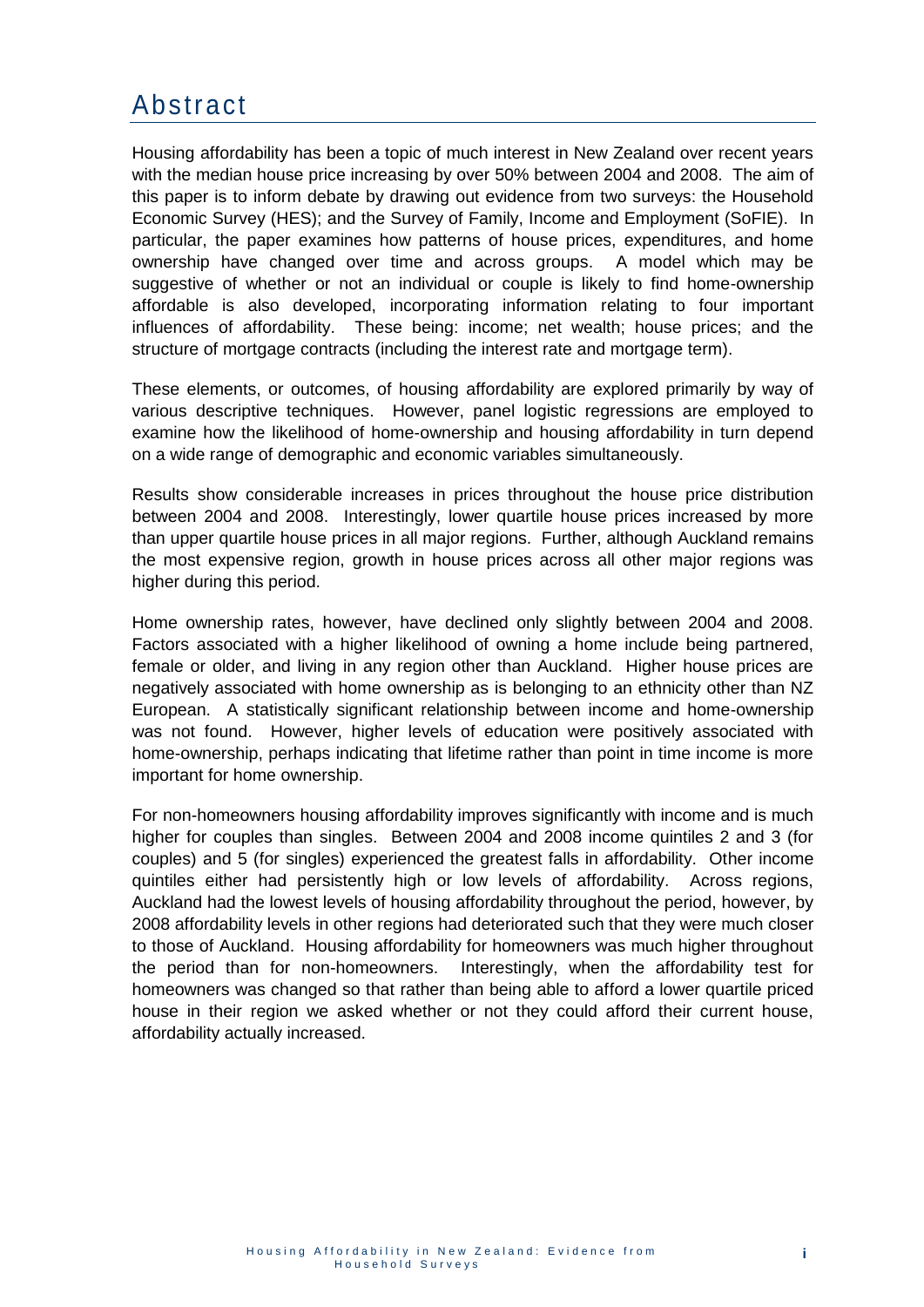## **Table of Contents**

| $\mathbf 1$    |     |  |  |  |
|----------------|-----|--|--|--|
| $\mathbf{2}$   |     |  |  |  |
| 3              |     |  |  |  |
| 4              |     |  |  |  |
| 5              |     |  |  |  |
|                | 5.1 |  |  |  |
|                | 5.2 |  |  |  |
| 6              |     |  |  |  |
|                | 6.1 |  |  |  |
|                | 6.2 |  |  |  |
|                | 6.3 |  |  |  |
| $\overline{7}$ |     |  |  |  |
|                |     |  |  |  |
|                |     |  |  |  |

## List of Tables

## List of Figures

| Figure 1 – Distribution of owner-occupied house values, 2004, 2006 and 20085             |     |
|------------------------------------------------------------------------------------------|-----|
|                                                                                          |     |
| Figure 3 – Median mortgage-to-disposable income by disposable income quintile            |     |
|                                                                                          |     |
|                                                                                          |     |
|                                                                                          |     |
|                                                                                          |     |
|                                                                                          |     |
|                                                                                          |     |
|                                                                                          |     |
|                                                                                          |     |
|                                                                                          |     |
|                                                                                          |     |
|                                                                                          |     |
| Figure 15 – Affordability of lower quartile versus own home (homeowners), singles and    |     |
|                                                                                          | .21 |
| Figure 16 – Real repayment stream of a 7% 25 year \$100,000 mortgage (inflation = 2%) 25 |     |
|                                                                                          |     |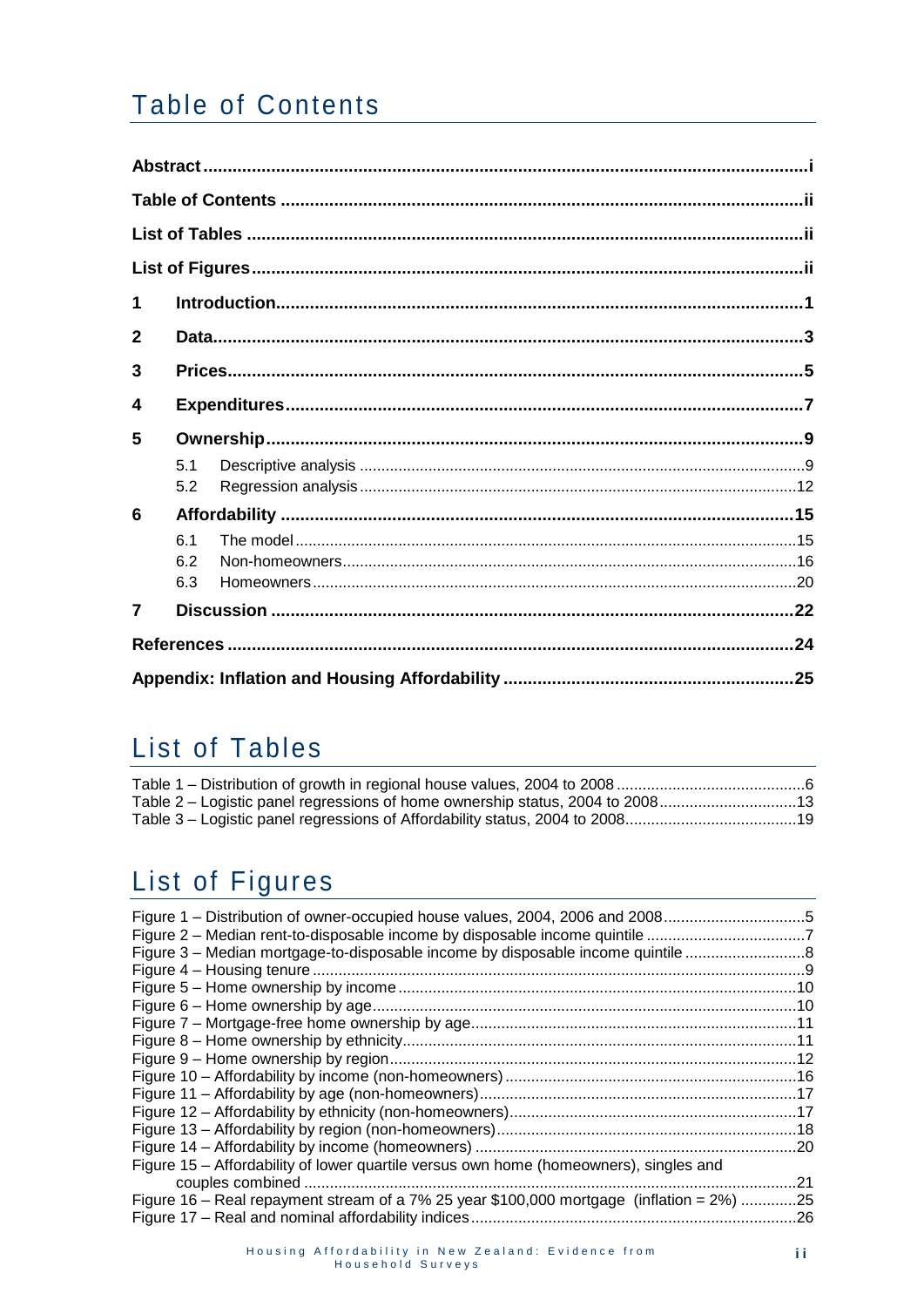# Housing Affordability in New Zealand: Evidence from Household Surveys

### 1 Introduction

Housing affordability has been a topic of much interest in New Zealand over recent years with the median house price increasing by over 50% between 2004 and 2008. Indeed, the House Price Unit was formed in 2007 to analyse both demand and supply side factors likely responsible for this and any policy options that might reduce pressure on house prices (House Prices Unit, 2008). With the newly formed Productivity Commission's inaugural inquiry being housing affordability, these issues are again receiving significant attention.

Housing affordability is important for a number of reasons. Unlike many other goods, expenditures on housing (whether renting or owning) usually absorb a large proportion of household income. Housing makes up a significant share of household wealth and retirement accumulations for many New Zealanders, with over 60% of households owning a home. Further, home ownership has been linked to building social capital and a sense of community. More generally, the performance of the housing sector has widespread implications for investment, banking, saving and employment (Scobie et al., 2007)

The aim of this paper is to inform debate by drawing out evidence from two surveys: the Household Economic Survey (HES); and the Survey of Family, Income and Employment (SoFIE). The main advantages of HES are that it contains detailed expenditure data and has been running for several decades. SoFIE on the other hand contains a wealth of asset and liability information, and though it spans a shorter period, it tracks the same individuals through time.

In particular, the paper:

- 1. Examines the distribution of house prices and how this has changed across time and between regions;
- 2. Examines changes in housing expenditures (rent or mortgage payments) as a proportion of income over time and across groups;
- 3. Examines patterns of home ownership over time and across groups; and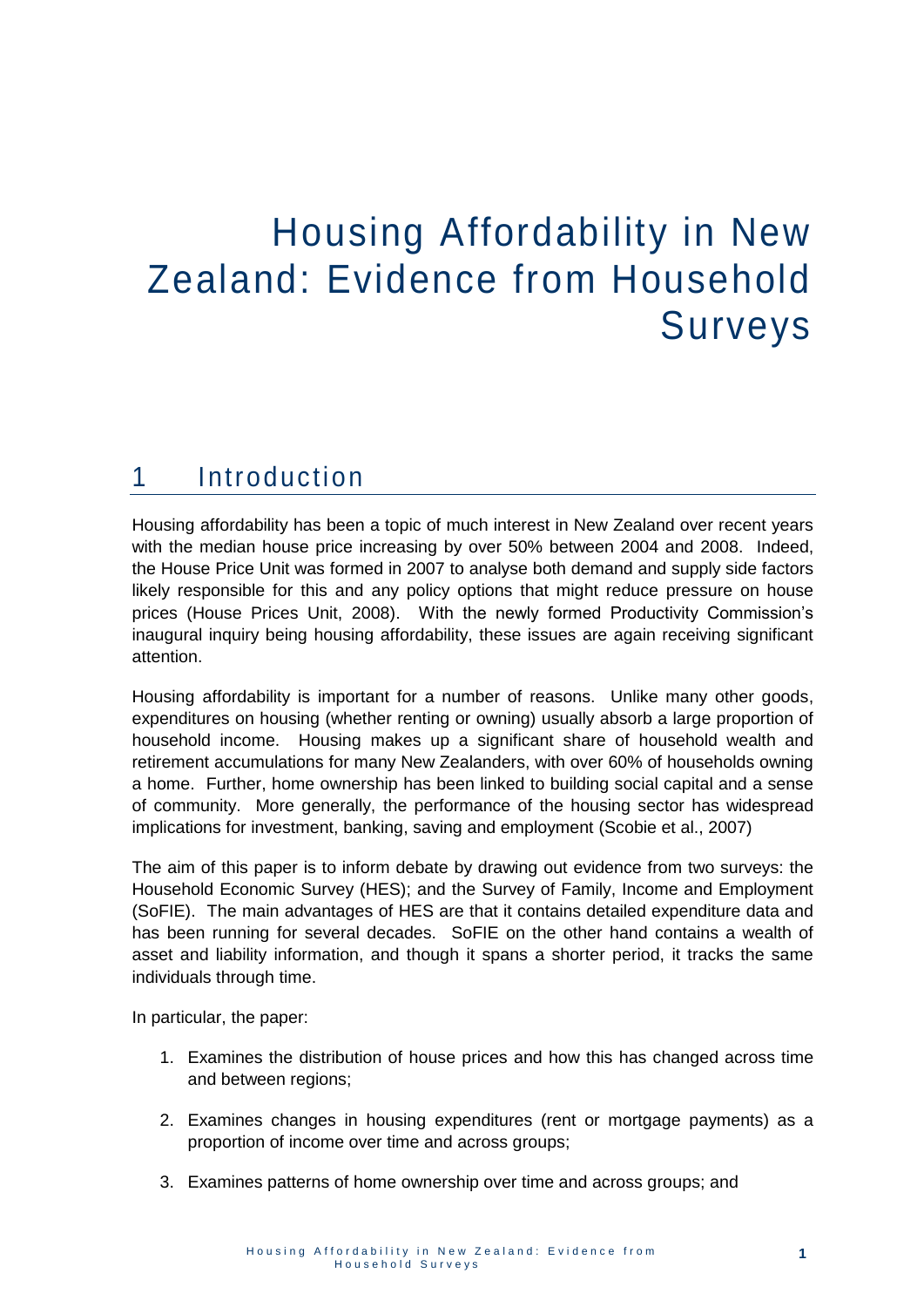4. Develops a model which may be suggestive of whether or not an individual or couple is likely to find home-ownership affordable. This is based on whether a lower quartile priced home in their region can be purchased without mortgage payments exceeding 30% of gross-income after taking account of their income, assets, liabilities and prevailing interest rates. Comparisons are then made of housing 'affordability' across groups and over time.

These elements, or outcomes, of housing affordability are explored primarily by way of various descriptive techniques. However, panel logistic regressions are employed to examine how the likelihood of home-ownership and housing affordability in turn depend on a wide range of demographic and economic variables. These include: income, age, education, gender, ethnicity, New Zealand born, region, partnership status, regional house prices and mortgage rates.

The remainder of this paper is organised as follows. Section 2 briefly outlines the data. Sections 3 and 4 examine house prices and expenditures respectively. Descriptive and regression analyses of patterns of home ownership between 2004 and 2008 are presented in Section 5. Section 6 outlines a model of housing affordability and presents results separately for both non-homeowners and homeowners. The final section concludes and offers possible directions for future work.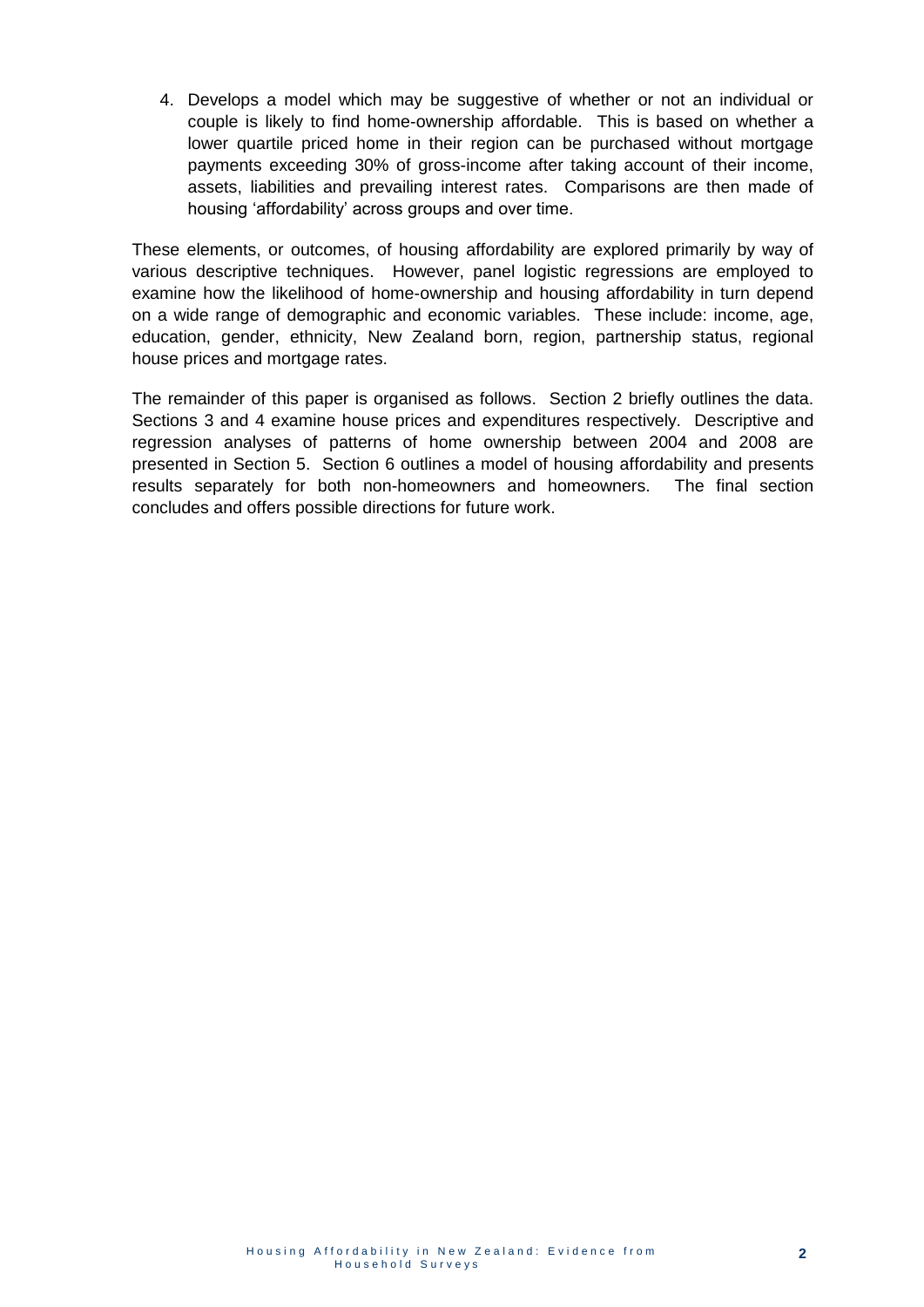## 2 Data

1

This paper uses unit record data from two household surveys conducted by Statistics New Zealand. The first is the Survey of Family, Income and Employment (SoFIE) and the second is the Household Economic Survey (HES).

SoFIE, the primary data source for this study, is a longitudinal survey where the original sample members are tracked and surveyed each year. It began in October 2002 with an original sample size of about 11,500 households, amounting to over 22,000 individuals 15 years of age and over. It concluded in September 2010 after running annually for a total of eight years (waves). The core survey collects information on individual and family characteristics, as well as labour market and income spells. In alternate years health, and assets and liabilities modules are included respectively.

At the time of this analysis only the first seven waves of SoFIE were available for analysis. The assets and liabilities module was included for three of these waves (waves 2, 4 and 6) and is required for our examination of house prices, ownership and affordability. Interviews for each wave were evenly spread over a 12 month period so that some households were interviewed in October and others the following September. However, we index all asset values to the mid-point of each wave respectively. Asset values for wave two are therefore indexed to approximately 31 March 2004, wave 4 asset values to 31 March 2006 and wave 6 asset values to 31 March 2008.

Indexation was particularly important during this period, with strong house price growth potentially leading to non-trivial increases in individuals' net wealth even within the interview period of a particular wave. Fortunately respondents in SoFIE were asked not only for the value of any residential property they owned but also to provide a valuation date. We used this date, together with detailed regional house price indices from Quotable Value (QV) (aggregated to the six major SoFIE regions) to index housing assets as described in the previous paragraph.<sup>1</sup> For all other assets the Consumer Price Index (CPI was used).

SoFIE required a great deal of careful cleaning in order to minimise loss of observations due to question non-response or apparent errors in recording of individual information. $2$ Wherever possible we made use of the longitudinal nature of the data to attempt to correct for this. For example, if we observed an individual owning a house worth just \$1 in wave four we would examine their housing assets in other waves. If it turned out that that same person in wave two owned a house worth say \$900,000 and in wave 6 worth \$1,100,000 we changed the value recorded in wave four to \$1,000,000. Similar anomalies or non response were observed across most of the variables we used in this analysis and so are too numerous to mention here. For more information about SoFIE and some of the problems researchers can expect to encounter, see for example Scobie and Henderson (2009) or Carter et al. (2009).

For most of our analysis using SoFIE the sample was restricted to those individuals aged 25 years and older. For descriptive analysis weighting of survey responses was

 $1$  In a number of cases respondents failed to provide valuation dates. In these cases we assumed that the distance between the respondents' interview date and valuation date was the same as the average of that distance for those respondents that were able to provide valuation dates. This distance was between two and three years depending on the survey wave.

 $^2$  To construct a usable panel data set for analysis SoFIE also required a great deal of manipulation / formatting, with the data originally being stored in around 20 separate files with different (often incompatible) formats.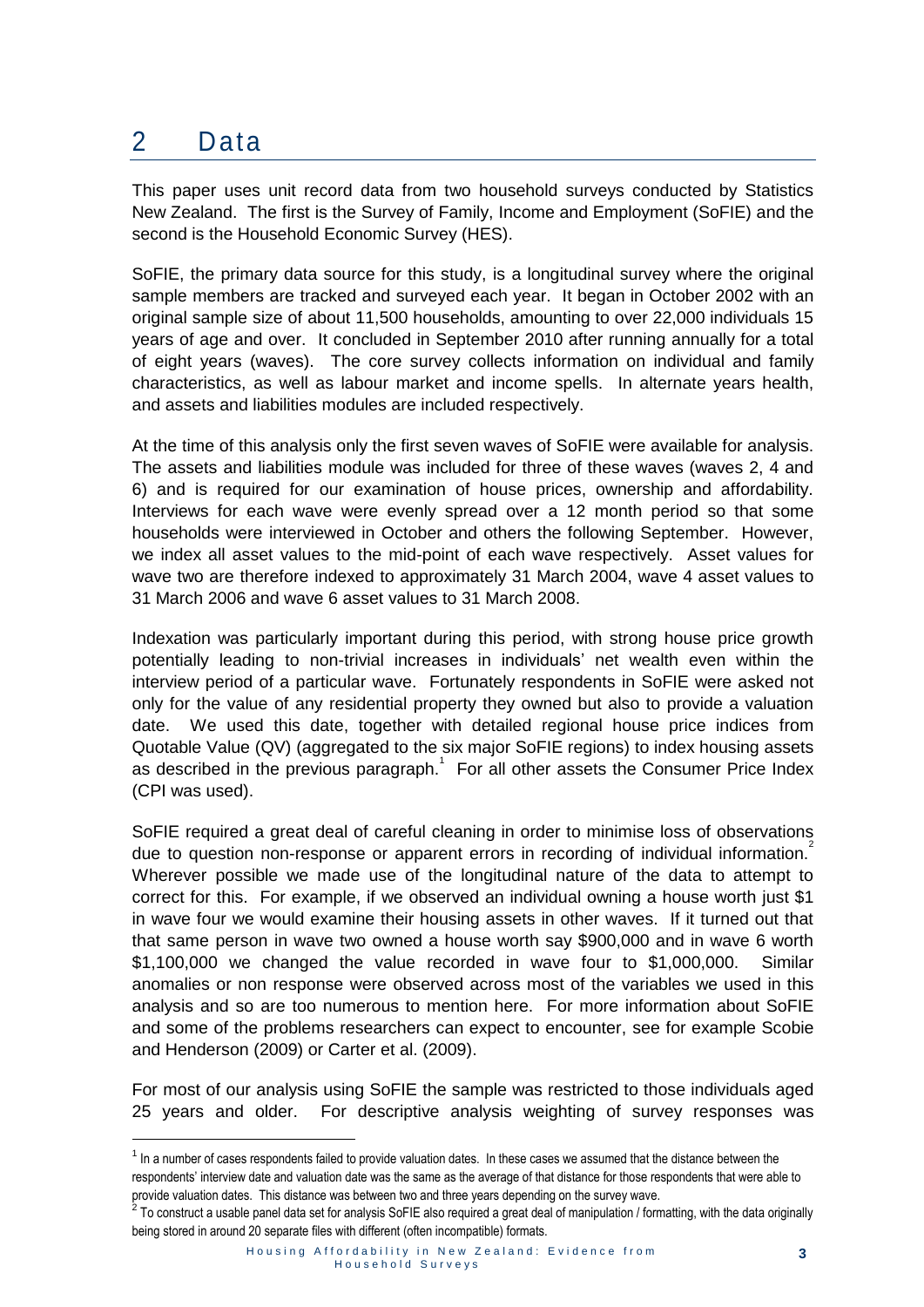necessary, however, Statistics New Zealand only provide longitudinal survey weights for those respondents who were original in scope sample members. $3\overline{ }$  Therefore a further restriction to the sample was required. For regression analysis we elected not to apply survey weights, allowing the use of significantly more observations, as many of the control variables included in regressions are those upon which the construction of weights would be based.

Finally, as SoFIE was not designed to collect detailed expenditure data we also make use of HES. This allows us to examine for example the pattern of rental or mortgage expenditures over time as well as patterns of detailed housing tenure.<sup>4</sup> We employ HES going back to 1983. For more information about HES see, for example, Perry (2011).

.

 $3$  Though preferred for the current analysis cross-sectional weights were not provided. Longitudinal weights are for the 2002 New Zealand population, regardless of survey wave.

<sup>&</sup>lt;sup>4</sup> SoFIE and HES are not linked in any way. In other words, different individuals are surveyed in each case. Therefore we are not able to link the respective respondents' expenditures and assets, for example.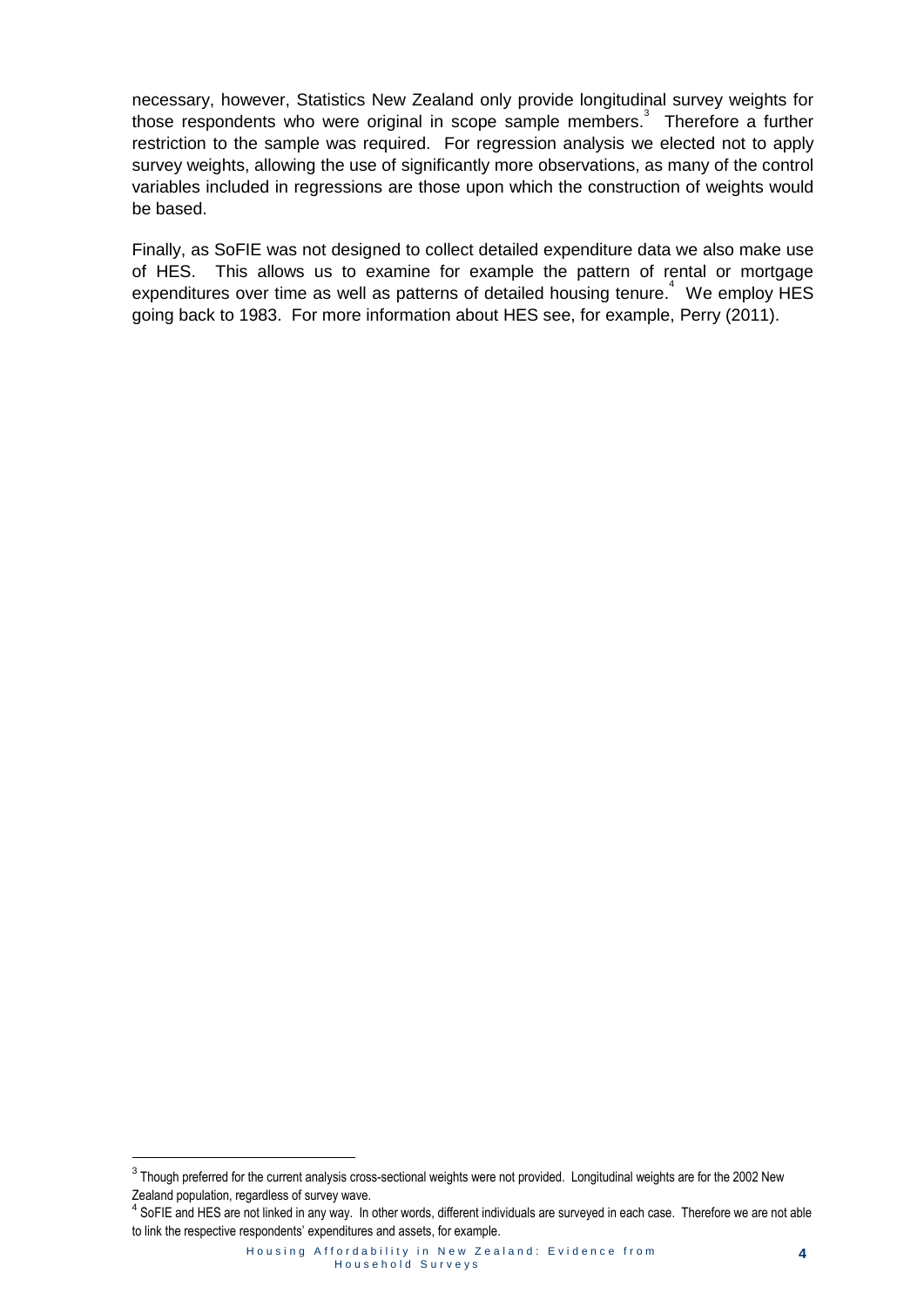## 3 Prices

In this section we examine changes in house prices between 2004 and 2008. Figure 1 gives kernel density plots of the distribution of owner-occupied house values for each of waves two, four and six of SoFIE. As described in the previous section asset values provided in these waves are indexed approximately to the first quarters of 2004, 2006 and 2008 respectively.

<span id="page-8-0"></span>



Source: Statistics New Zealand (SoFIE) data

.

Owner-occupied house values increased substantially between 2004 and 2008 right throughout the distribution, with the largest change occurring between 2004 and 2006. Indeed the mean house price rose from approximately \$280,000 in 2004 to \$355,000 in 2006 and 415,000 in 2008.

Growth in owner occupied house values is explored further in Table 1. In particular, for each of the six major regions within SoFIE the change in house values are shown at three different points on the distribution (the lower quartile, median and upper quartile). Two points of interest are immediately apparent. First, house values at all three points on the distribution in Auckland were higher than those of any other region in both 2004 and 2008, however, all other regions experienced greater increases in house values than Auckland did over the period. Second, in all regions the lower quartile experienced stronger growth in house values than the upper quartile.

There are a number of possible reasons for this observation. With various tax incentives on rental property more pronounced in the 2000s than they are now, and rental property

 $^5$  This is also true with respect to the median, with the only exception being that of Waikato – 73% versus 75% growth.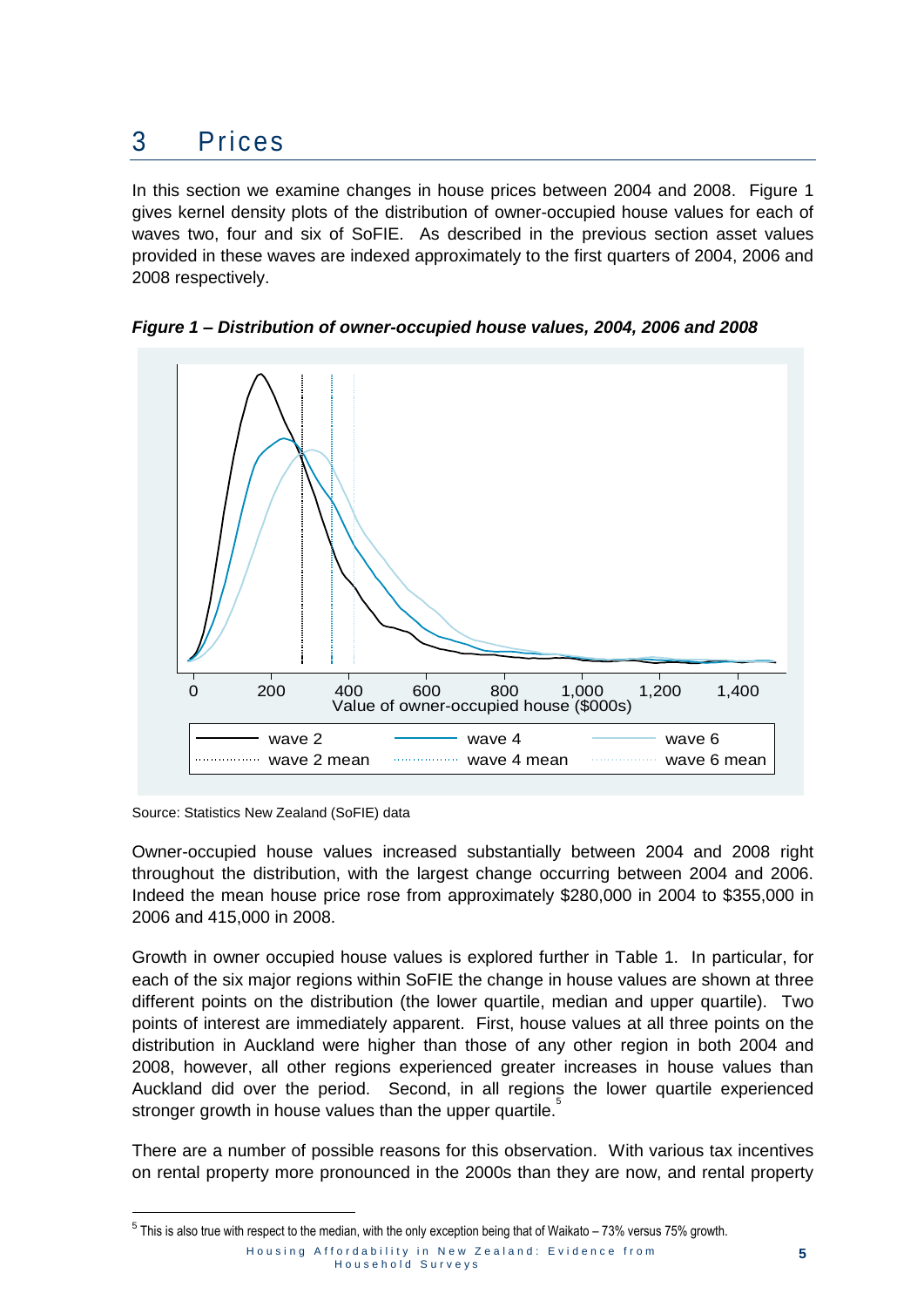typically being toward the lower end of the quality spectrum, this may have stimulated demand more at the bottom end of the distribution. Further, with fixed land prices for example, when building new properties the returns to doing so are likely to be better for larger, better quality houses. If this is the case then the supply of lower quality houses may have increased less than high quality houses, relatively speaking, putting further pressure on lower quartile priced houses.

|                    |              | <b>Lower Quartile</b> |                | <b>Median</b> |             | <b>Upper Quartile</b> |             |             |                |
|--------------------|--------------|-----------------------|----------------|---------------|-------------|-----------------------|-------------|-------------|----------------|
| Region             | 2004<br>(\$) | 2008<br>(3)           | %age<br>change | 2004<br>(3)   | 2008<br>(3) | %age<br>change        | 2004<br>(3) | 2008<br>(3) | %age<br>change |
| Auckland           | 230,874      | 330,649               | 43             | 308,466       | 439,204     | 42                    | 431,731     | 595,169     | 38             |
| Waikato            | 135,642      | 234,245               | 73             | 192,706       | 337,742     | 75                    | 282,588     | 452,333     | 60             |
| Wellington         | 169,086      | 282,770               | 67             | 228,531       | 358,711     | 57                    | 326,015     | 489,797     | 50             |
| <b>Rest of NI</b>  | 114,125      | 190,347               | 67             | 176,804       | 289,031     | 63                    | 260,232     | 403,088     | 55             |
| Canterbury         | 159,795      | 248,109               | 55             | 213,060       | 323,665     | 52                    | 308,376     | 449,251     | 46             |
| <b>Rest of SI</b>  | 113,009      | 197,633               | 75             | 169,933       | 264,137     | 55                    | 270,647     | 377.300     | 39             |
| <b>New Zealand</b> | 150,679      | 244,863               | 63             | 224,940       | 343,731     | 53                    | 328,350     | 483,125     | 47             |

<span id="page-9-0"></span>*Table 1 – Distribution of growth in regional house values, 2004 to 2008*

Source: Statistics New Zealand (SoFIE) data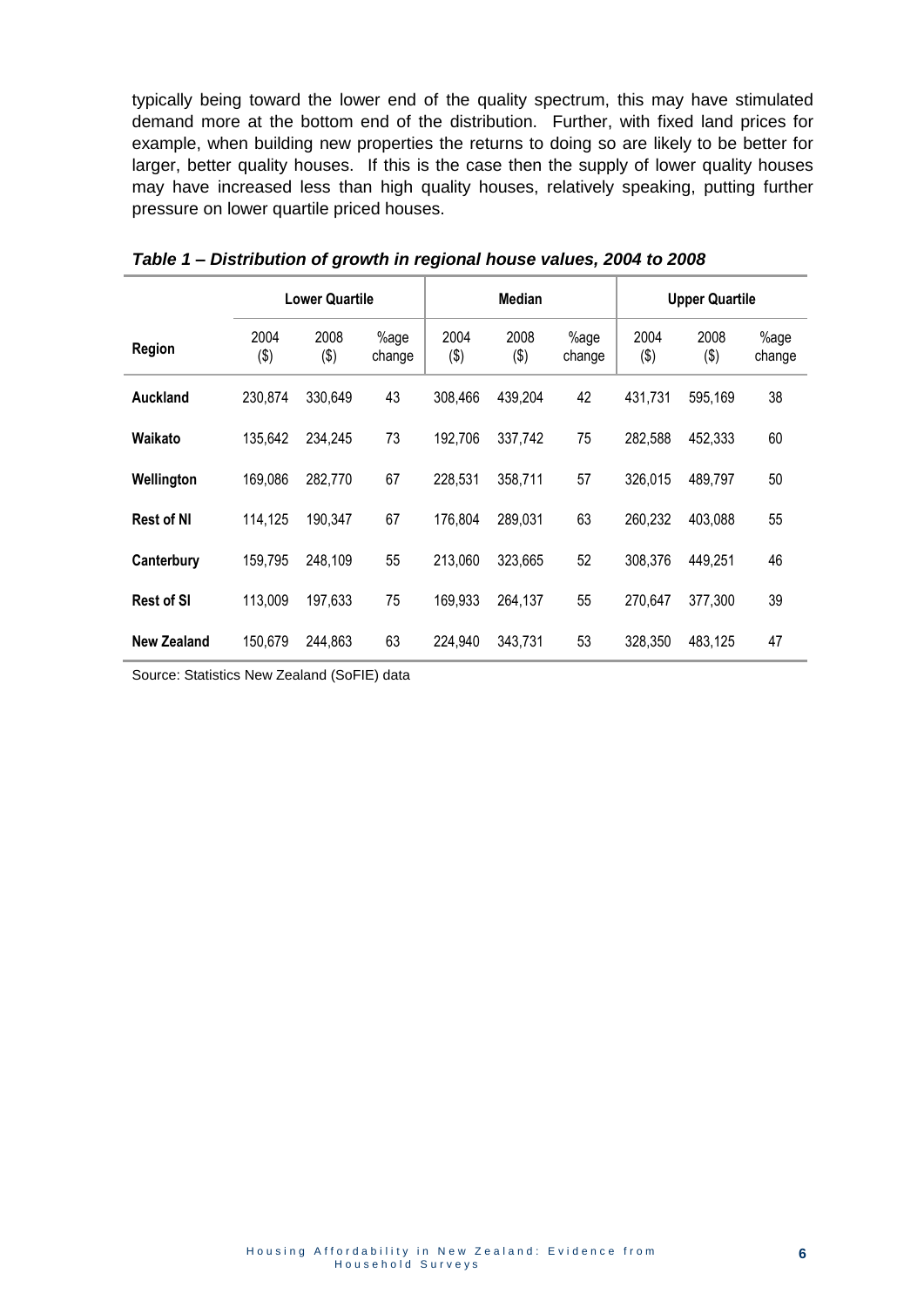## 4 Expenditures

In this section we examine changes in housing expenditures between 1987 and 2010 using data from HES. Here, the unit of analysis is the household rather than the individual as expenditures in HES are only available at the household level.<sup><sup>6</sup></sup>

We consider both median rent (Figure 2) and mortgage payments (Figure 3) as a proportion of household disposable income by disposable income quintiles. In each case only expenditure on the primary residence is included. Related expenditures, such as those on utilities or rates, are excluded.



<span id="page-10-0"></span>*Figure 2 – Median rent-to-disposable income by disposable income quintile*

Source: Statistics New Zealand (HES) data

1

The share of household disposable income spent on rent decreases significantly with income. For the top two income quintiles, after a gradual increase from the late 1980s to the late 1990s, rent to disposable income remained relatively constant at around 16% and 21% respectively. Rent to disposable income for the bottom income quintile however, peaked at over 50% in the late 1990s.

A number of policy changes occurred over the period that are likely to have affected households in lower income quintiles. In particular, Housing New Zealand (HNZ) introduced a system of market related rents. The accommodation supplement was then introduced, and finally, HNZ began charging income related rents. These changes roughly coincide with the strong growth, and then decline, in rent as a proportion of disposable income observed for those in the bottom two income quintiles.

 $6$  While a number of methods have been developed to attribute spending to various members of the household it is not necessary to do so for our purposes.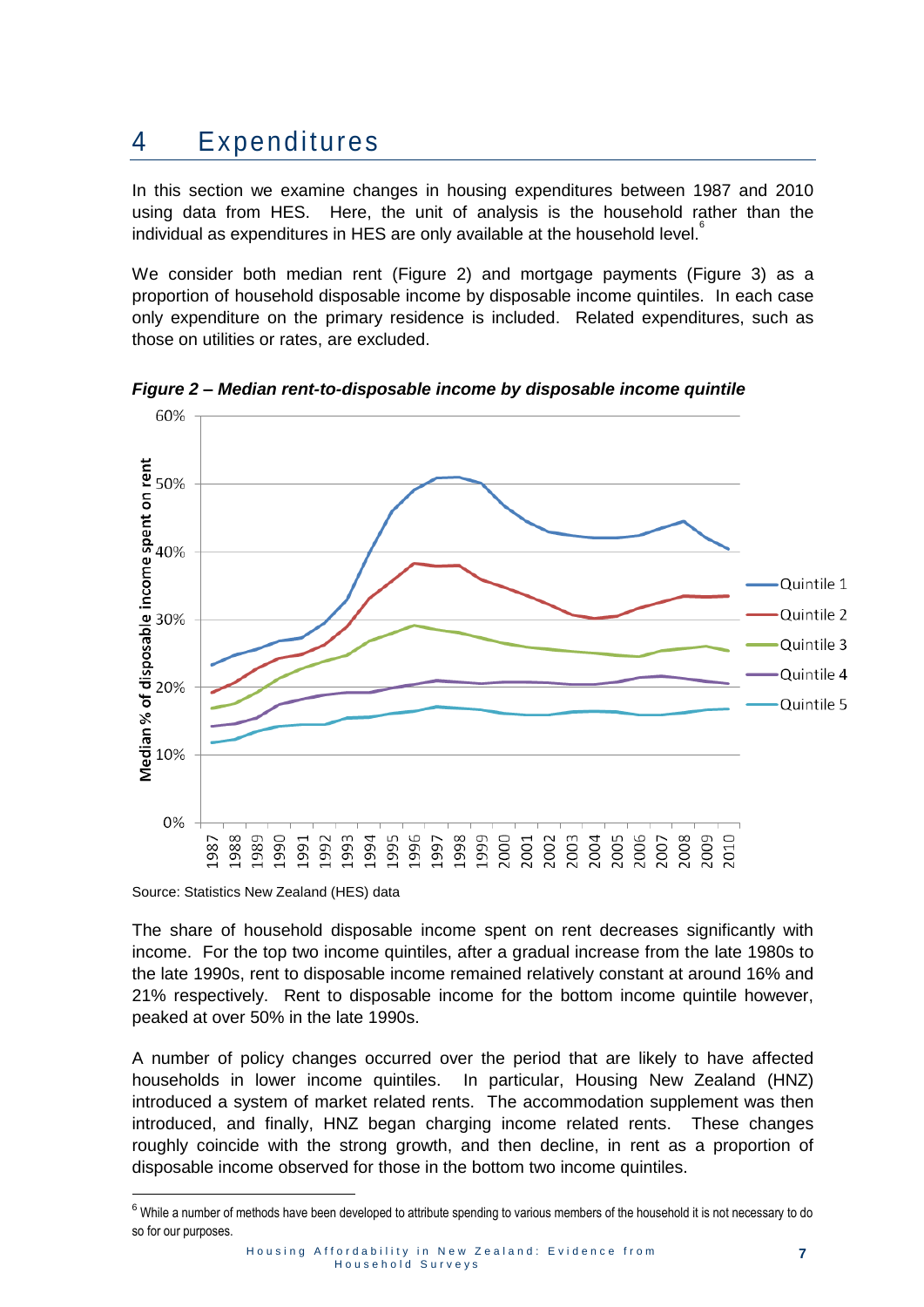Recall from Section 3 that between 2004 and 2008 house values in SoFIE increased significantly, for example, the median house value rose by over 50%. It is interesting then that over the same period rent to disposable income for all income quintiles remained relatively constant.



<span id="page-11-0"></span>*Figure 3 – Median mortgage-to-disposable income by disposable income quintile*

Source: Statistics New Zealand (HES) data

.

The pattern for mortgage payments is similar to that for rent, minus the changes likely due to policy. If anything, the amount households spend on mortgage payments as a proportion of disposable income (compared to rent) appears slightly lower. Between 2004 and 2008 all but the bottom income quintile experienced only modest increases in the proportion of disposable income allocated to mortgage payments. This is not particularly surprising, however, given that many households represented here would have purchased their homes before the period of strong growth in house prices.

 $^7$  The volatility of mortgage payments to disposable income for this income quintile is likely to be at least in part due to a lack of observations as relatively few households in this income quintile own a home.

<sup>&</sup>lt;sup>8</sup> In future work we plan to contrast housing affordability of those who have recently purchased a house and those who have owned their homes for longer.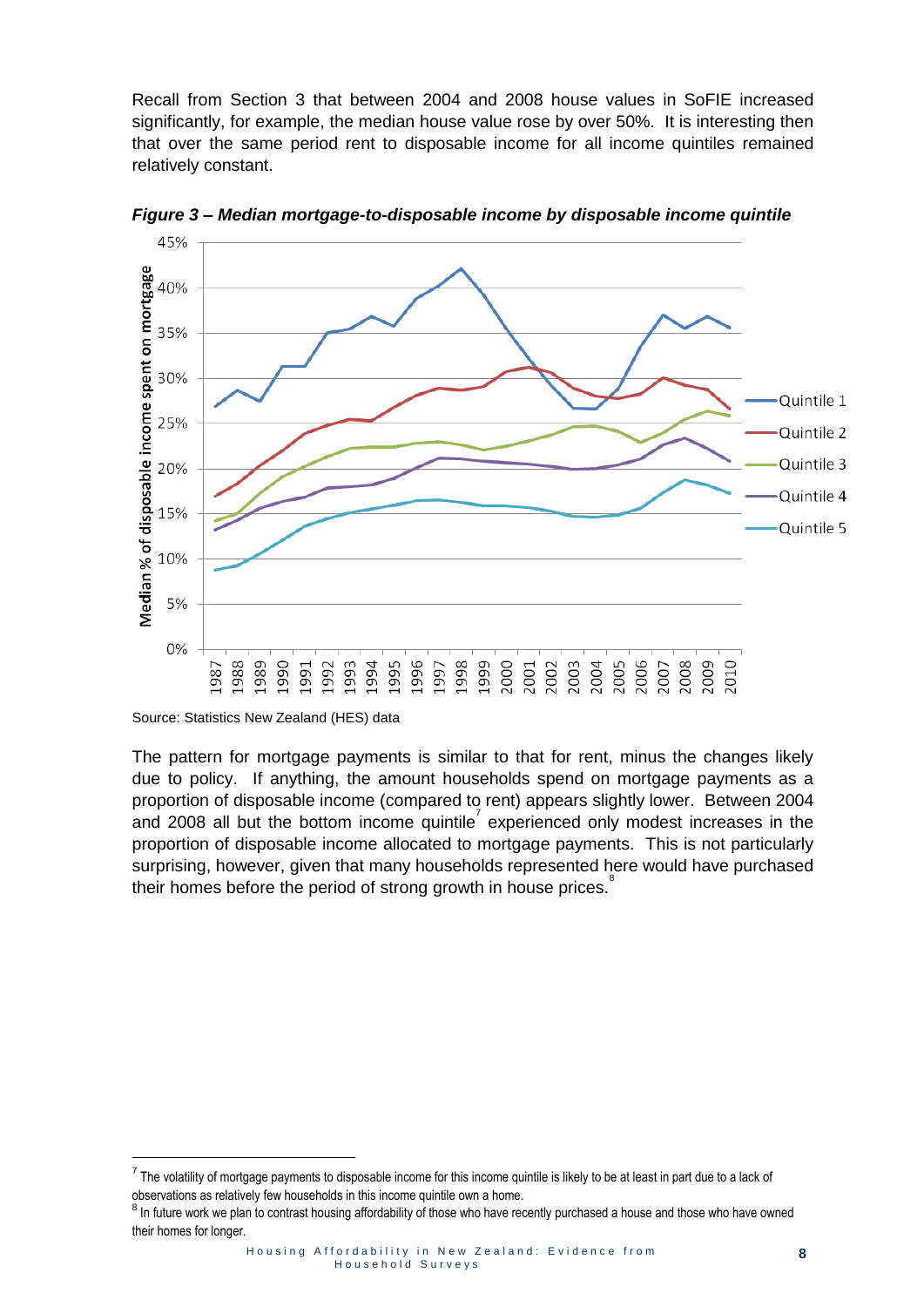## 5 Ownership

Patterns of home ownership are now examined. Section 5.1 presents descriptive analysis of home ownership across groups and over time. In Section 5.2 the results of a logistic regression of home ownership status are discussed where the effects of a range of factors on the likelihood of owning a home are considered. These include: income; age; education; gender; ethnicity; New Zealand born; region; partnership status; and regional house prices.

### 5.1 Descriptive analysis

Patterns of housing tenure between 1984 and 2010 are described in Figure 4. Home ownership peaked in the late 1980s / early 1990s with nearly 75% of households owning the home they lived in. By 2010 this had fallen to around 65%, split evenly between those living in homes with and without mortgages respectively. With rapidly rising house prices during the 2000s and relatively stable rent, the proportion of household living in private rental accommodation increased substantially from the late 1990s to 2010.



#### <span id="page-12-0"></span>*Figure 4 – Housing tenure*

Source: Statistics New Zealand (HES) data

Figures 5 through 9 examine the proportions of individuals and couples who own their homes in each of waves 2, 4 and 6 of SoFIE, by income, age, ethnicity and region. Generally, couples are far more likely to own their homes than singles, with the proportion of couples owning their homes being 63% over all three waves compared to 42% for singles. Overall, the proportion of individuals owning their home declined slightly between 2004 and 2008, from around 58% to 55%.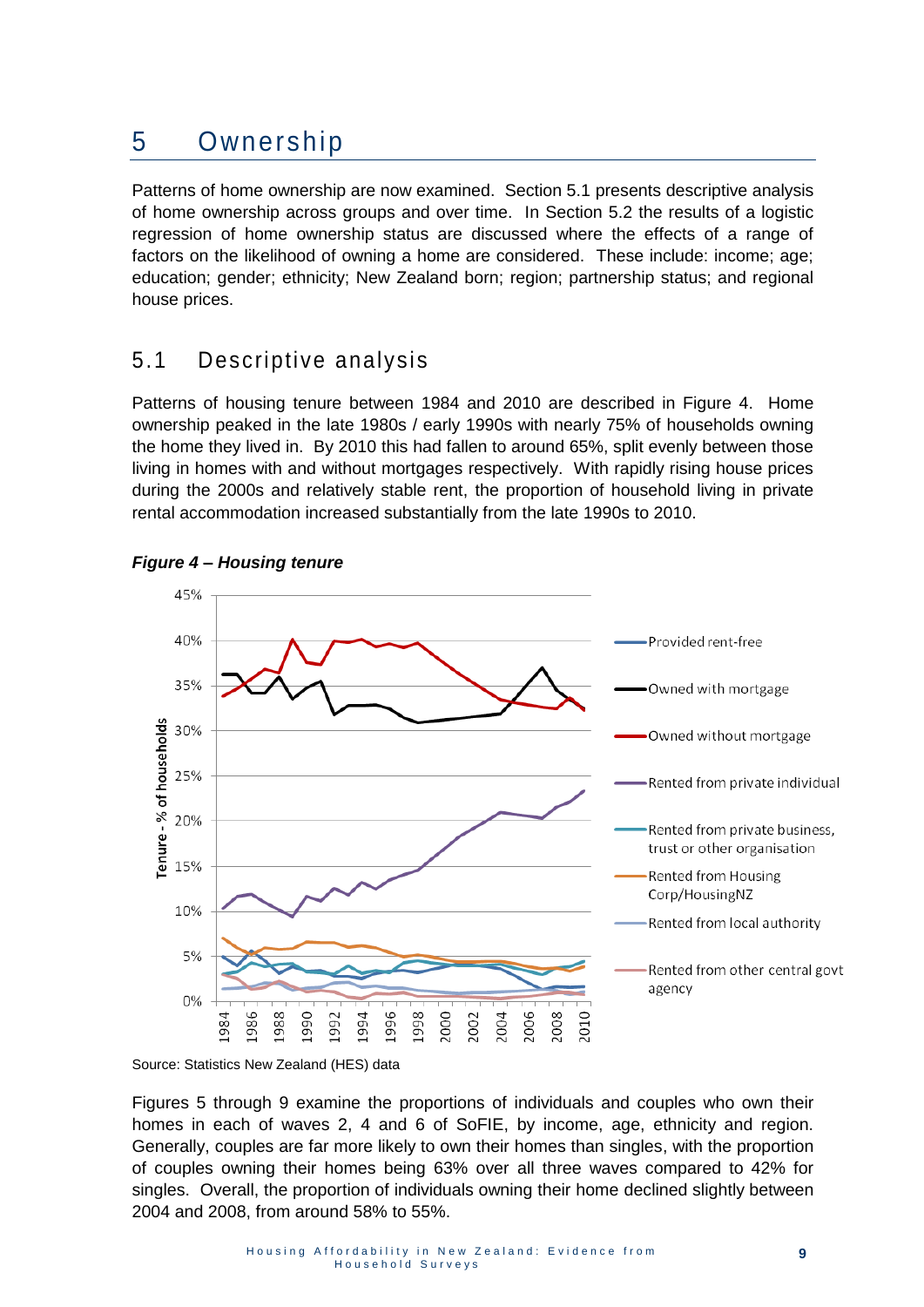For couples there appears to be little relationship between income and home ownership. For singles home ownership increases with income for the most part (the second income quintile has relatively high home ownership but this is likely due to high numbers of retirees in this group).



<span id="page-13-0"></span>*Figure 5 – Home ownership by income*

Source: Statistics New Zealand (SoFIE) data

Home ownership increases with age regardless of partnership status and across all three waves of SoFIE, however, the relationship is particularly strong for singles. Mortgagefree home ownership also increases with age, such that, nearly 100% of singles and over 90% of couples over the age of 65 who own their homes do so without mortgages. Given that home ownership is more prevalent amongst couples, it is interesting that conditional on owning a home, mortgage free home ownership is much more likely for singles than couples.



<span id="page-13-1"></span>

Source: Statistics New Zealand (SoFIE) data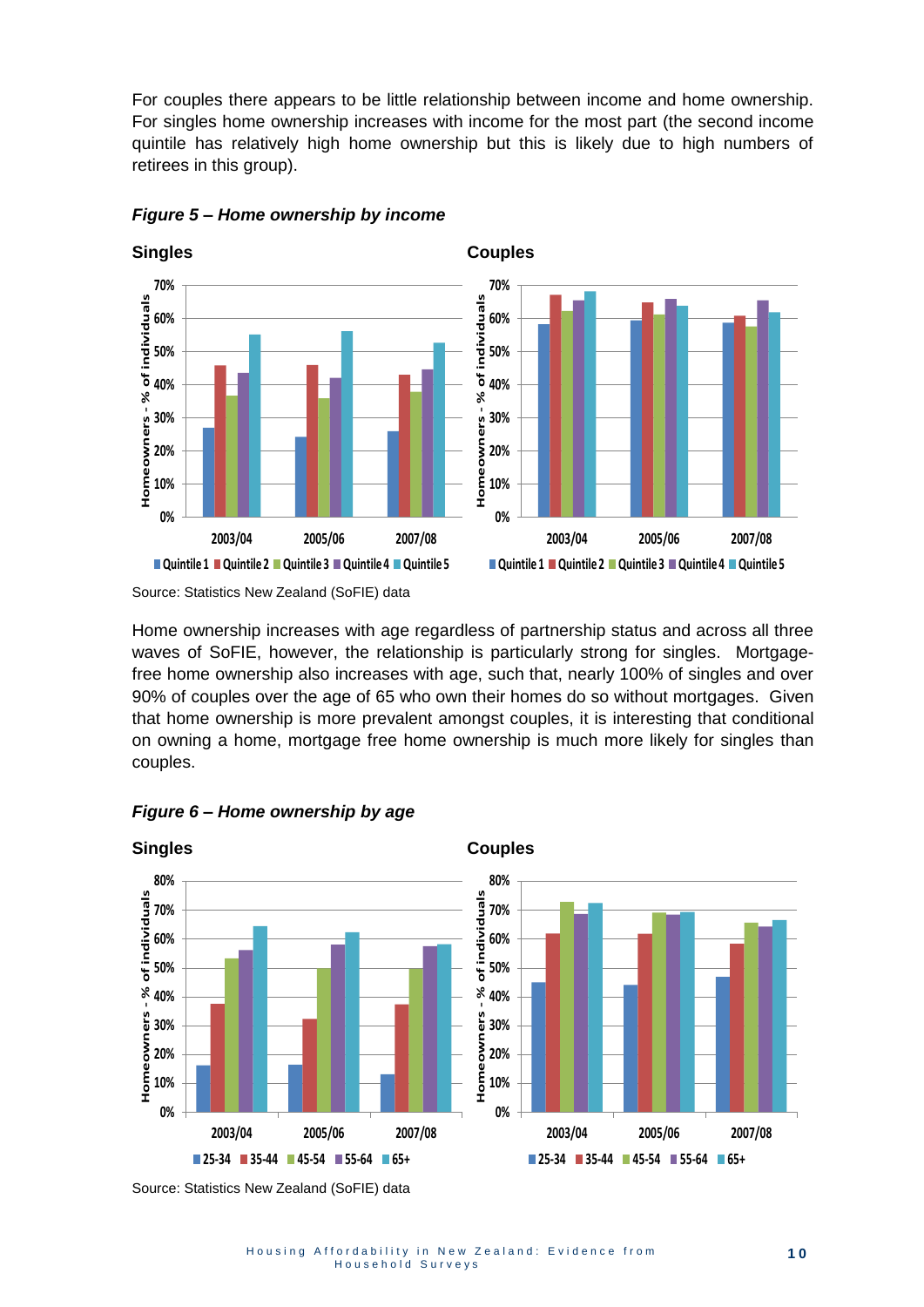<span id="page-14-0"></span>



Source: Statistics New Zealand (SoFIE) data

Single Europeans are around twice as likely to own their home as singles belonging to any other ethnicity. Coupled Europeans are also relatively more likely to own their home than those from other ethnicities, though the difference is less pronounced and diminished between 2004 and 2008. Regardless of partnership status and survey wave, pacific peoples have the lowest levels of home ownership.



<span id="page-14-1"></span>*Figure 8 – Home ownership by ethnicity*

Source: Statistics New Zealand (SoFIE) data

Finally, given our discussion of house prices in Section 3, it is not surprising that home ownership is lower in Auckland than in any other region for both singles and couples over the entire period of analysis. Rest of the South Island (for singles) and Wellington (for couples) had the highest rates of home ownership, though particularly in the case of Wellington these declined significantly over the period.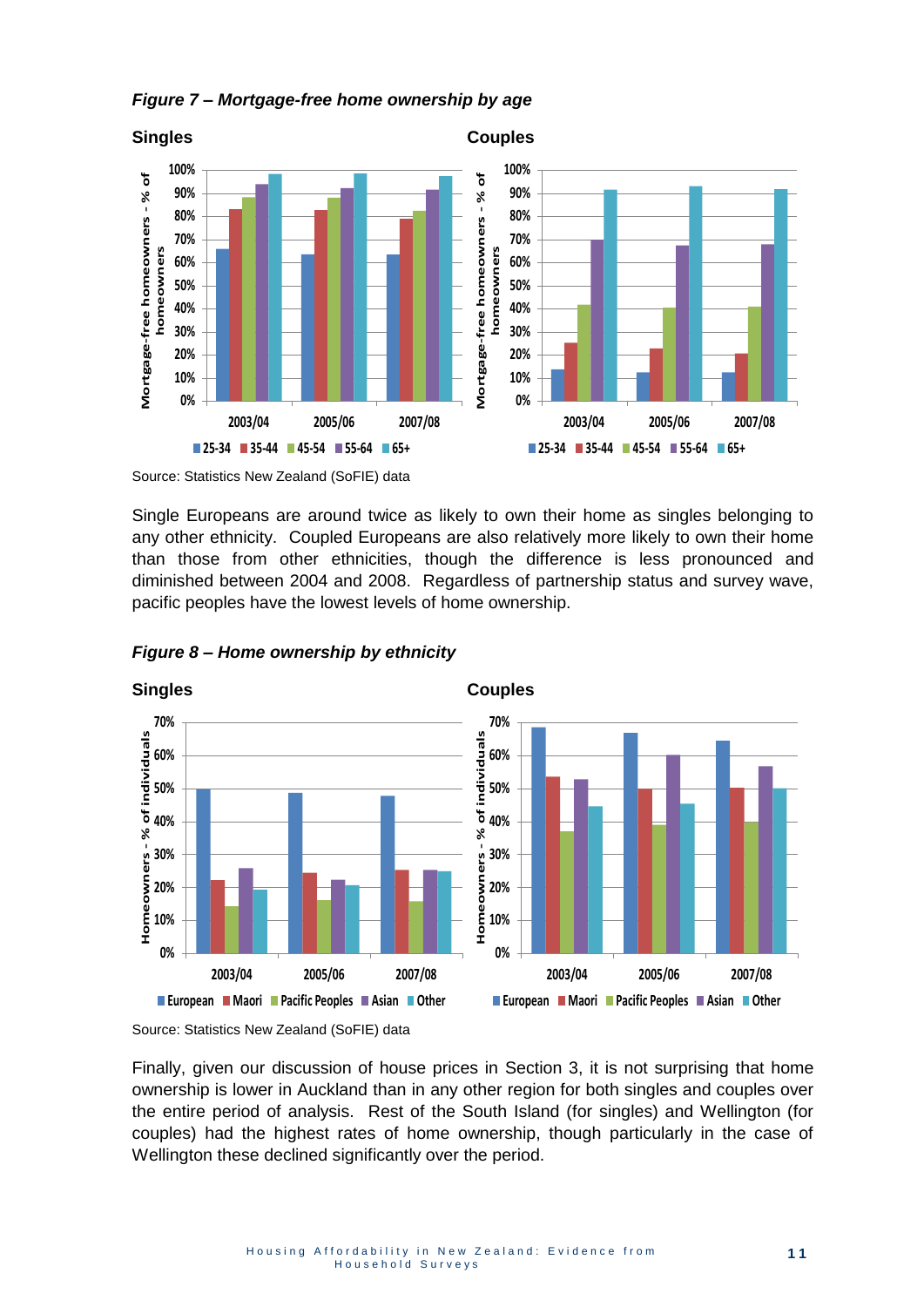<span id="page-15-0"></span>



### 5.2 Regression analysis

1

While relatively simple to produce and interpret, descriptive bivariate analysis of the type presented in the previous subsection can often be misleading. This is because any apparent relationship (or lack thereof) could in actual fact be the result of an omitted factor. For example, we saw that Europeans are a lot more likely to own houses than all other ethnicities. It may be the case that this is due to different preferences for homeownership amongst different ethnic groups. However, it could also be that Europeans are older and therefore have had longer to accumulate wealth, or on average are more likely to live outside of Auckland (the region with the highest house prices in New Zealand). To guard against the possibility of drawing spurious relationship between variables in this way multivariate analysis is required.

The results of logistic panel regressions of home ownership status are presented in Table 2, where the effects of a range of factors likely to affect the probability of owning a home are examined simultaneously. The dependant variable is equal to one if an individual owns the home they live in and zero otherwise. Explanatory variables include those discussed in Section 5.1 as well as gender, years of schooling, whether or not the respondent was born in New Zealand and regional house prices.

Coefficients can be interpreted as log odds ratios, with positive coefficients indicating that increases in that variable are associated with an increased likelihood of home ownership and vice versa. If one exponentiates the coefficient estimates then this provides odds ratios. For example, looking at the regression combining singles and couples, the ratio of the odds of owning a home (compared to not owning a home) for partnered versus nonpartnered individuals is 9.4:1.

Results are largely what one would expect, and correspond well to the picture painted by the descriptive analysis of the previous subsection. For example, focussing again on the regression combining singles and couples, the likelihood of owning a home improves with

 $9$  In this example if p is the probability of a partnered individual owning a home and q is the probability of a non partnered individual owning a home, then the odds ratio is equal to  $(p/(1-p))/(q/(1-q))$ .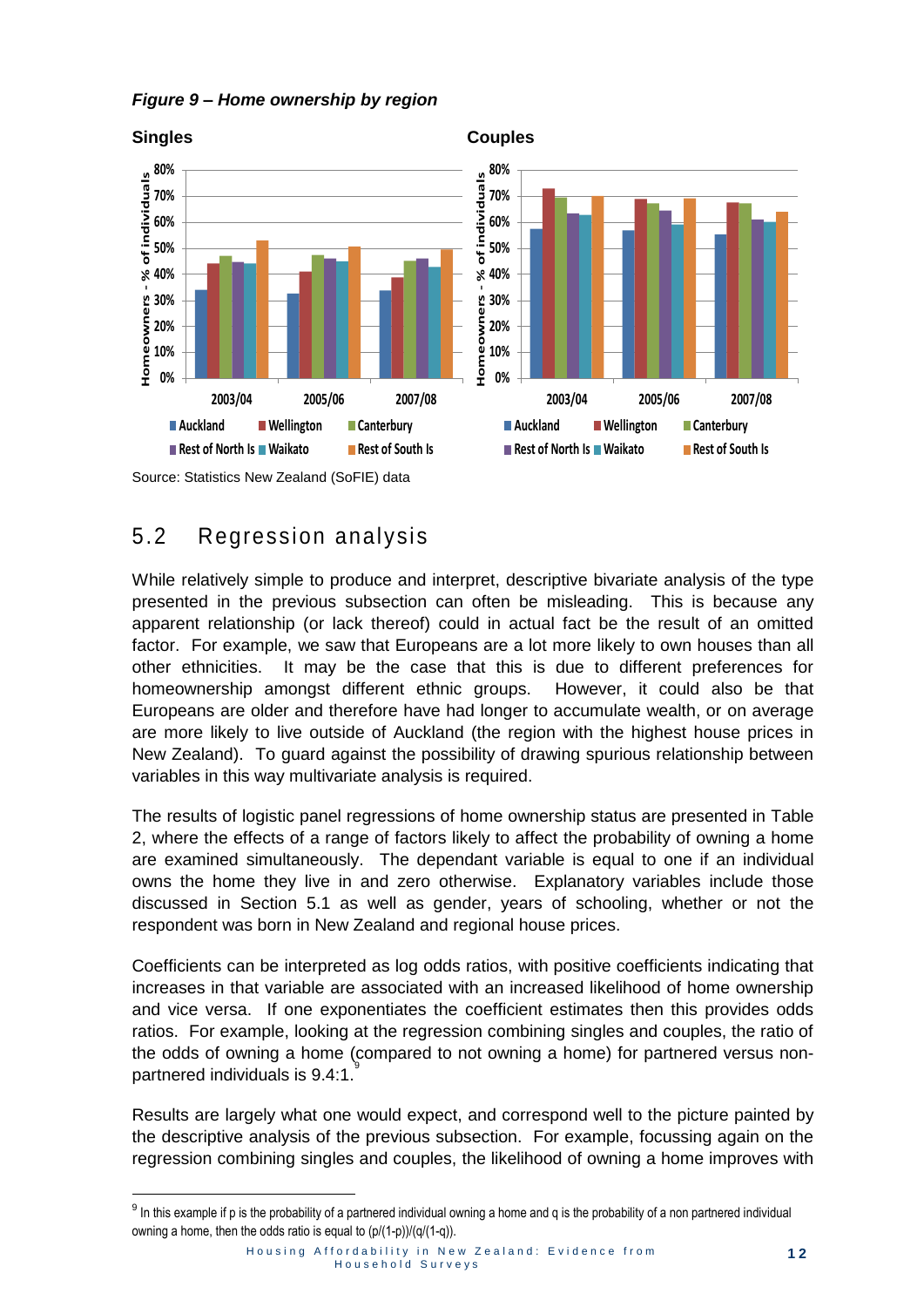age (but at a decreasing rate), if one is partnered or lives outside of Auckland. The likelihood is reduced if an individual is any ethnicity other than European.

| <b>Variables</b>            | <b>Singles</b> | <b>Couples</b> | <b>Combined</b> |
|-----------------------------|----------------|----------------|-----------------|
| Income                      | $0.0000**$     | $-0.0000*$     | 0.0000          |
|                             | (0.0000)       | (0.0000)       | (0.0000)        |
| Years of Schooling          | 0.4538**       | $0.0338**$     | $0.1223**$      |
|                             | (0.0476)       | (0.0095)       | (0.0194)        |
| Age                         | 0.8764**       | $0.1860**$     | $0.5228**$      |
|                             | (0.0441)       | (0.0101)       | (0.0177)        |
| Age squared                 | $-0.0060**$    | $-0.0012**$    | $-0.0038**$     |
|                             | (0.0004)       | (0.0001)       | (0.0002)        |
| Partnered                   |                |                | 2.2407**        |
|                             |                |                | (0.0810)        |
| Female                      | 1.0866**       | $0.1140**$     | 0.3481**        |
|                             | (0.2262)       | (0.0425)       | (0.0890)        |
| New Zealand Born            | 1.1820**       | $0.2294**$     | 0.1323          |
|                             | (0.3492)       | (0.0631)       | (0.1291)        |
| <b>Regional House Price</b> | $-2.9378**$    | $-1.0983**$    | $-2.1505**$     |
|                             | (0.3611)       | (0.1273)       | (0.1530)        |
| Maori                       | $-5.3391**$    | $0.3765***$    | $-2.4108**$     |
|                             | (0.4049)       | (0.0695)       | (0.1596)        |
| Pacific Islander            | $-5.9337**$    | $0.9700**$     | $-3.9320**$     |
|                             | (0.6326)       | (0.1474)       | (0.2485)        |
| Asian                       | $-2.5910**$    | 1.3886**       | $-1.1794**$     |
|                             | (0.8262)       | (0.1023)       | (0.2350)        |
| <b>Other Ethnicity</b>      | $-3.3665**$    | 0.0431         | $-2.5249**$     |
|                             | (0.9938)       | (0.1504)       | (0.3663)        |
| Waikato                     | 1.5238**       | 0.1600         | 0.6372**        |
|                             | (0.3698)       | (0.0826)       | (0.1572)        |
| Wellington                  | 0.5427         | $0.7771**$     | 0.9306**        |
|                             | (0.3522)       | (0.0727)       | (0.1417)        |
| Rest of North Island        | 1.5073**       | 0.4388**       | $0.8507**$      |
|                             | (0.3120)       | (0.0628)       | (0.1238)        |
| Canterbury                  | 1.4723**       | 1.0748**       | 1.0565**        |
|                             | (0.3405)       | (0.0675)       | (0.1365)        |
| Rest of South Island        | 1.8052**       | 0.7854**       | 1.2099**        |
|                             | (0.3594)       | (0.0729)       | (0.1440)        |
| Constant                    | $-33.9965**$   | $-6.2264**$    | $-16.4308**$    |
|                             | (1.4248)       | (0.3266)       | (0.5530)        |
| Log Likelihood              | $-6023.3162$   | $-14716.7110$  | -21261.7300     |
| <b>Observations</b>         | 13910          | 31740          | 45650           |
| Groups                      | 7535           | 13985          | 19805           |

<span id="page-16-0"></span>*Table 2 – Logistic panel regressions of home ownership status, 2004 to 2008*

Notes – The dependant variable is one if the person owns their own home, and zero otherwise. The effects of ethnicity and region are relative to being New Zealand European and living in Auckland respectively. Person specific effects are included in all regressions. Standard errors are in parenthesis. Two stars (\*\*) indicates that the coefficient is significantly different from zero at the 1% significance level and one star (\*) indicates that it is significant at the 5% level.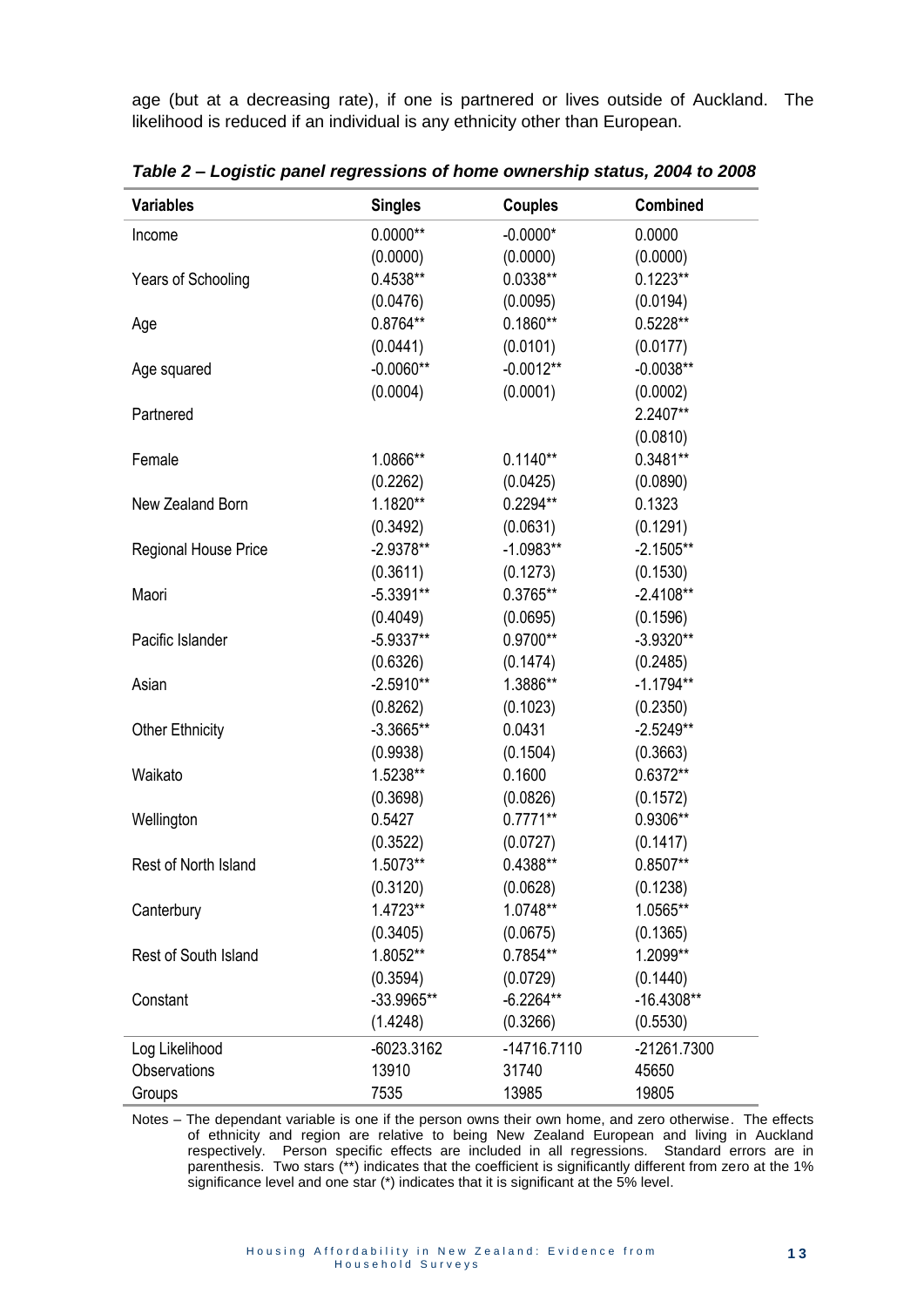It is interesting that income is not found to have a statistically significant effect on the likelihood of homeownership. However, additional years of schooling are positively associated with the likelihood of homeownership. This suggests that people's lifetime earnings, rather than income at a point in time, may be a more important determinant of whether one owns a home.

Three further factors not discussed in the previous subsection, but likely to influence homeownership, have been included in our regressions. These being gender, whether or not the respondent was born in New Zealand and regional house prices. Being female and New Zealand born are both associated with increases in the likelihood of owning a home, though New Zealand born is not statistically significant at conventional levels. It is probable, however, that if we were to split those individuals not born in New Zealand into recent arrivals (say in the last five to ten years) and those who have been living here longer, we would observe a stronger relationship. Finally, higher house prices have a significant negative effect on the likelihood of home ownership.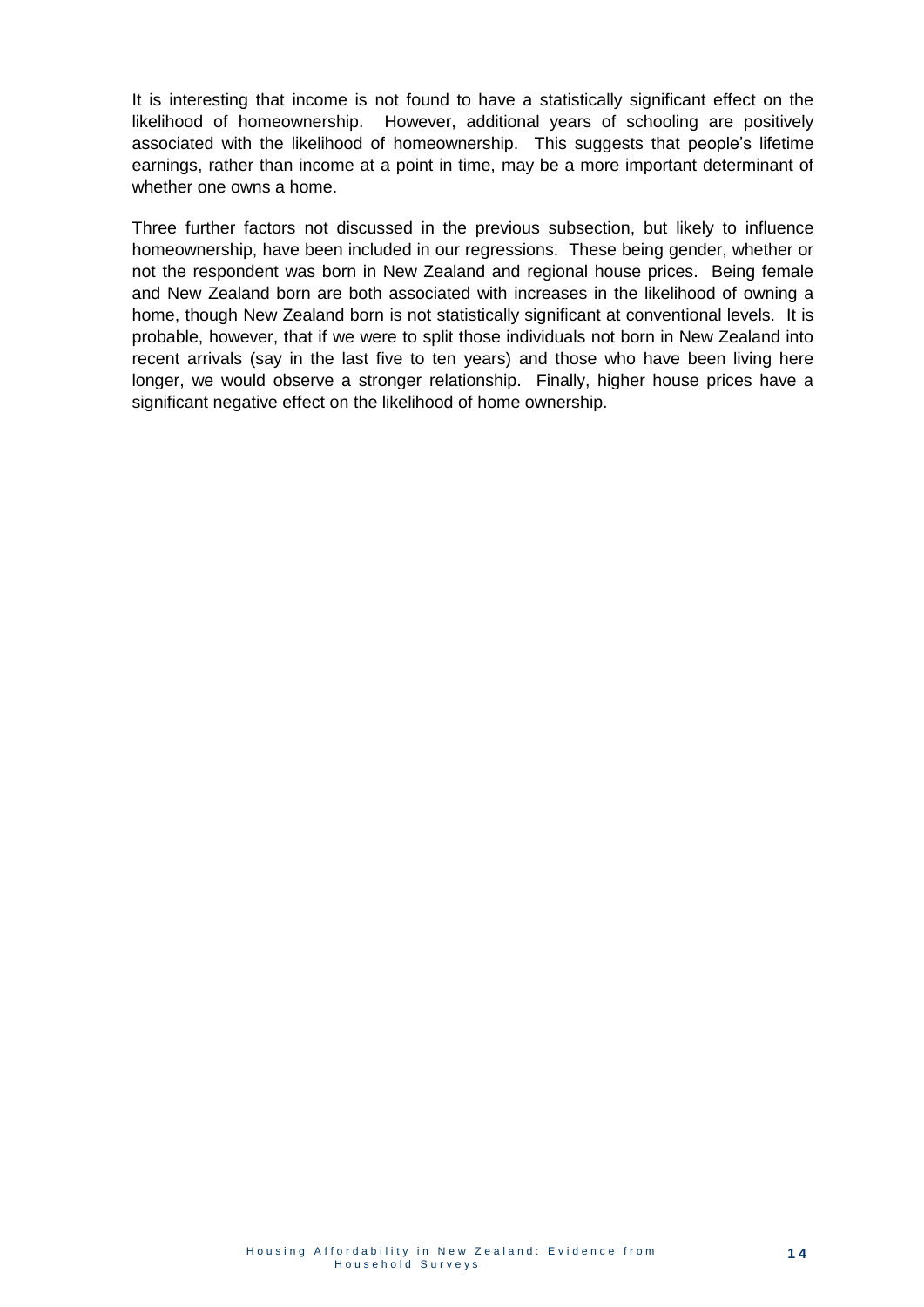## 6 Affordability

Patterns of housing affordability are now examined. In Section 6.1 a model of housing affordability is developed. This model is then applied to non-homeowners and homeowners in Sections 6.2 and 6.3 respectively, allowing comparison of housing affordability across groups and over time. Regression analysis of housing affordability, similar to that of the previous section, is also undertaken for the sample of nonhomeowners.

### 6.1 The model

1

There are many factors that will determine whether an individual or couple will find home ownership affordable. The model we use here incorporates information relating to four important influences of affordability, these being: income; net wealth; house prices; and the structure of mortgage contracts (including the interest rate and mortgage term). This information is then used to ask whether or not a particular individual or couple could afford to service a mortgage on a lower quartile priced house in their region, with payments not exceeding a certain proportion of their income.

The first step is to determine the amount that an individual or couple needs to borrow (if anything) in order to purchase a home. This is calculated as the difference between the cost of a lower quartile priced house in the region which they live (obtained from QV) and any positive net wealth they have, which we assume is used as a deposit.

Required mortgage payments are then determined by the terms of the mortgage contract. We assume a standard table mortgage for a term of 30 years, and nominal interest rates equal to the average of 1-year fixed mortgage rates prevailing at the time.

Of course nominal interest rates are comprised of real interest rates and inflation. It is well understood that inflation can have a substantial negative effect on the affordability of housing (see for example Modigliani and Lessard, 1975, Fischer and Modigliani, 1978 and Coleman 2008, 2010). Inflation results in 'front-loading' of mortgage repayments since it leads to larger real principal repayments during the early stages of homeownership (an issue known as mortgage-tilt). Further illustration and discussion of the effects of inflation on housing affordability are available in the appendix.

As real mortgage contracts are not available in New Zealand our focus here is on nominal housing affordability. This reflects 'actual' affordability by highlighting the difficulties of meeting the terms and conditions of mortgage contracts currently available for those who need to borrow to purchase a house.

Required mortgage payments are then offset against a proportion of the individual or couples income. Many variants are used in the literature, broadly falling into two categories (outgoings-to-income ratios and residual income measures), each with their own strengths and weaknesses (Robinson et al. 2006). In this case we adopt the so called '30 percent rule' where we say that an individual or couple would find it unaffordable to purchase a home if servicing the mortgage required more than 30% of

<sup>&</sup>lt;sup>10</sup> In future work we intend to investigate how housing affordability, according to the model used in this paper, might have been improved if real mortgage contracts had been available to potential homeowners.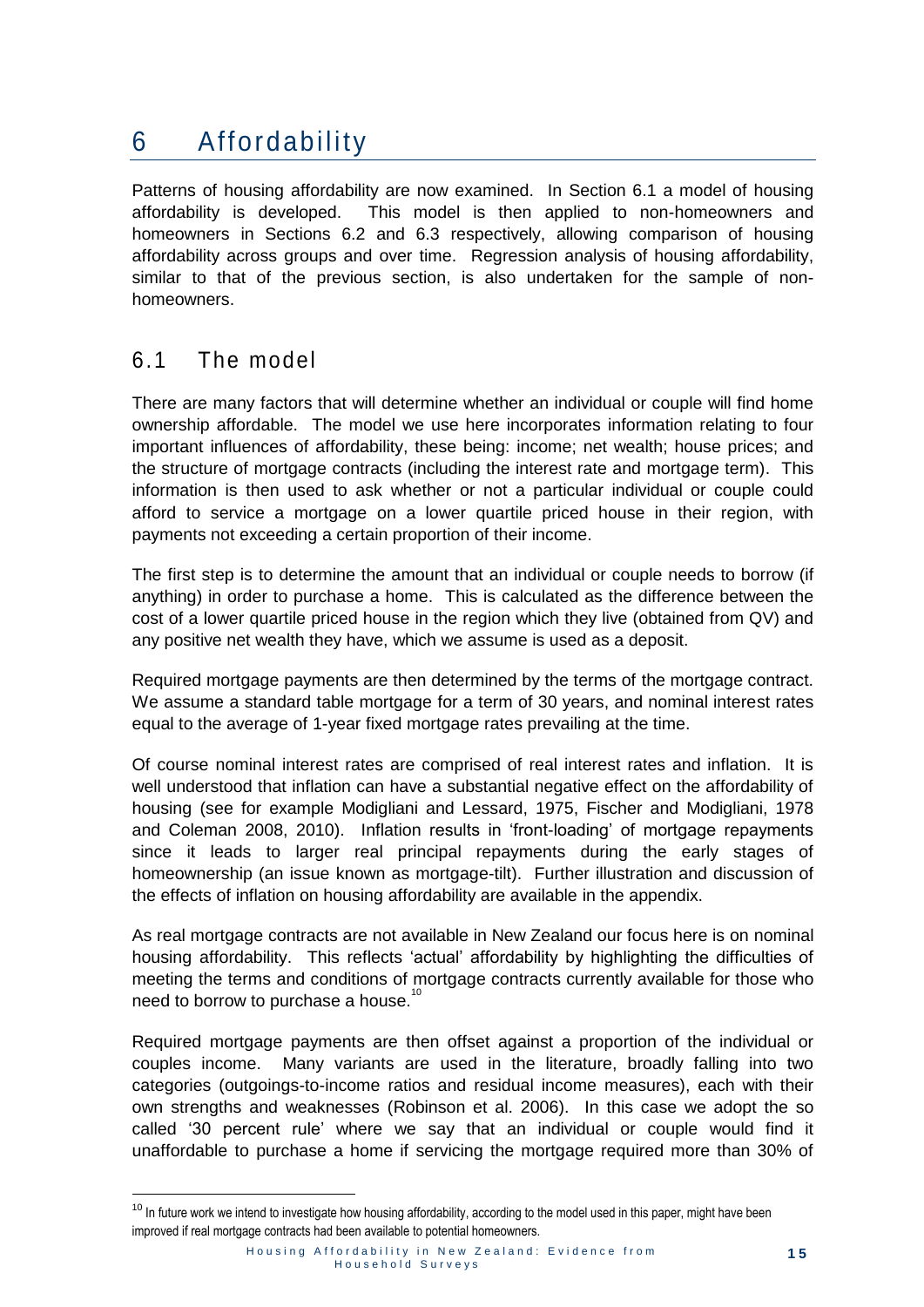their gross income.<sup>11</sup> In cases where an individual or couple have negative net wealth we use gross income after debt servicing costs have been deducted in our calculations of affordability.

This model is then applied to those aged 25 and older. Non-homeowners and homeowners are examined in turn. In the case of homeowners we relax the model to consider the affordability of the houses they currently own, as well as lower quartile priced houses in their respective regions.

### 6.2 Non-homeowners

### **6 . 2 . 1 D e s c r i p t i v e a n a l y s i s**

Figures 10 through 13 illustrate patterns of housing affordability for non-homeowners. In particular we examine the proportions of individuals and couples who, according to our model, could afford to buy a home in each of waves 2, 4 and 6 of SoFIE, by income, age, ethnicity and region. Generally, couples are far more likely to find homeownership affordable than singles, with the proportion of couples being able to afford being 57% over all three waves compared to around 16% for singles. Overall, the proportion of individuals able to afford home ownership declined significantly between 2004 and 2008, from around 51% to 31%. Subsequently, house price and interest rates have both fallen which, together with modest income growth, will have at least partially reversed this decline in housing affordability.



#### <span id="page-19-0"></span>*Figure 10 – Affordability by income (non-homeowners)*

.

Source: Statistics New Zealand (SoFIE) data

Note: The figure for quintile 1 in 2007/08 is not presented for confidentiality reasons since the number of those who could afford was very small.

<sup>&</sup>lt;sup>11</sup> An important advantage of this rule is that it is very easy to calculate. Residual income measures, particularly those where income is equivalised, require much more information (including the tax paid by individuals on all forms of their income) and manipulation. In future work, however, we intend to investigate the predictive power of different affordability rules in explaining transitions into home ownership.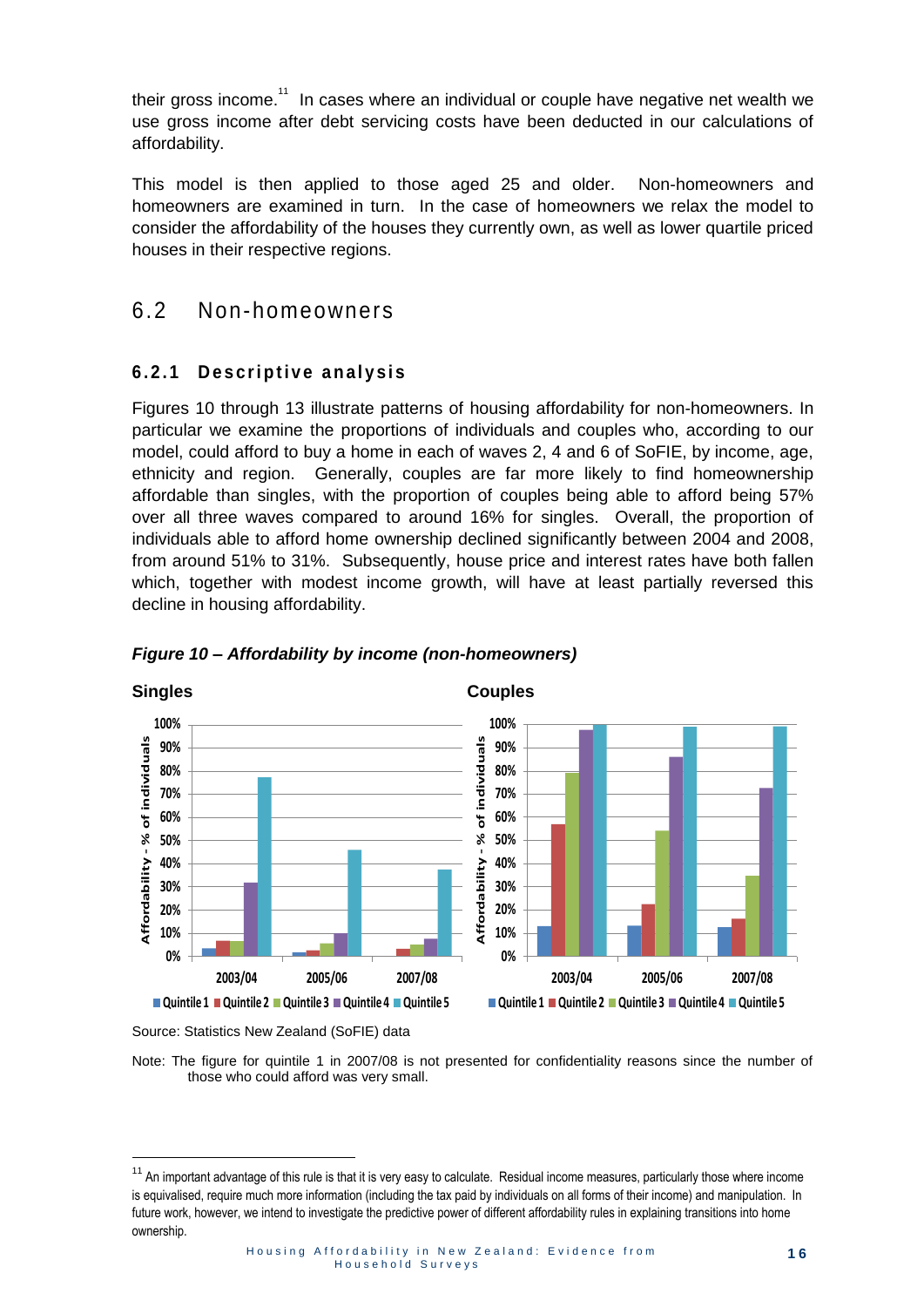Housing affordability improves significantly with income, particularly for couples. Between 2004 and 2008 income quintiles 2 and 3 (for couples) and 5 (for singles) experienced the greatest falls in affordability. Indeed, in each case affordability levels fell to bellow half their 2004 levels. Other income quintiles either had persistently high or low levels of affordability over the period.

For both singles and couples affordability initially increases with age, likely reflecting the higher incomes associated with greater work experience. However, beyond a certain point affordability actually decreases with age. This likely reflects that while most older people already own their home, some, such as the lifetime poor, cannot afford to buy a house. It also reflects that incomes tend to be lower in this age group due to retirement. Some older people may also have experienced adverse shocks such as marriage dissolution or other financial issues late in life, leaving them little time to recover financially.



#### <span id="page-20-0"></span>*Figure 11 – Affordability by age (non-homeowners)*

Source: Statistics New Zealand (SoFIE) data



### <span id="page-20-1"></span>*Figure 12 – Affordability by ethnicity (non-homeowners)*

Source: Statistics New Zealand (SoFIE) data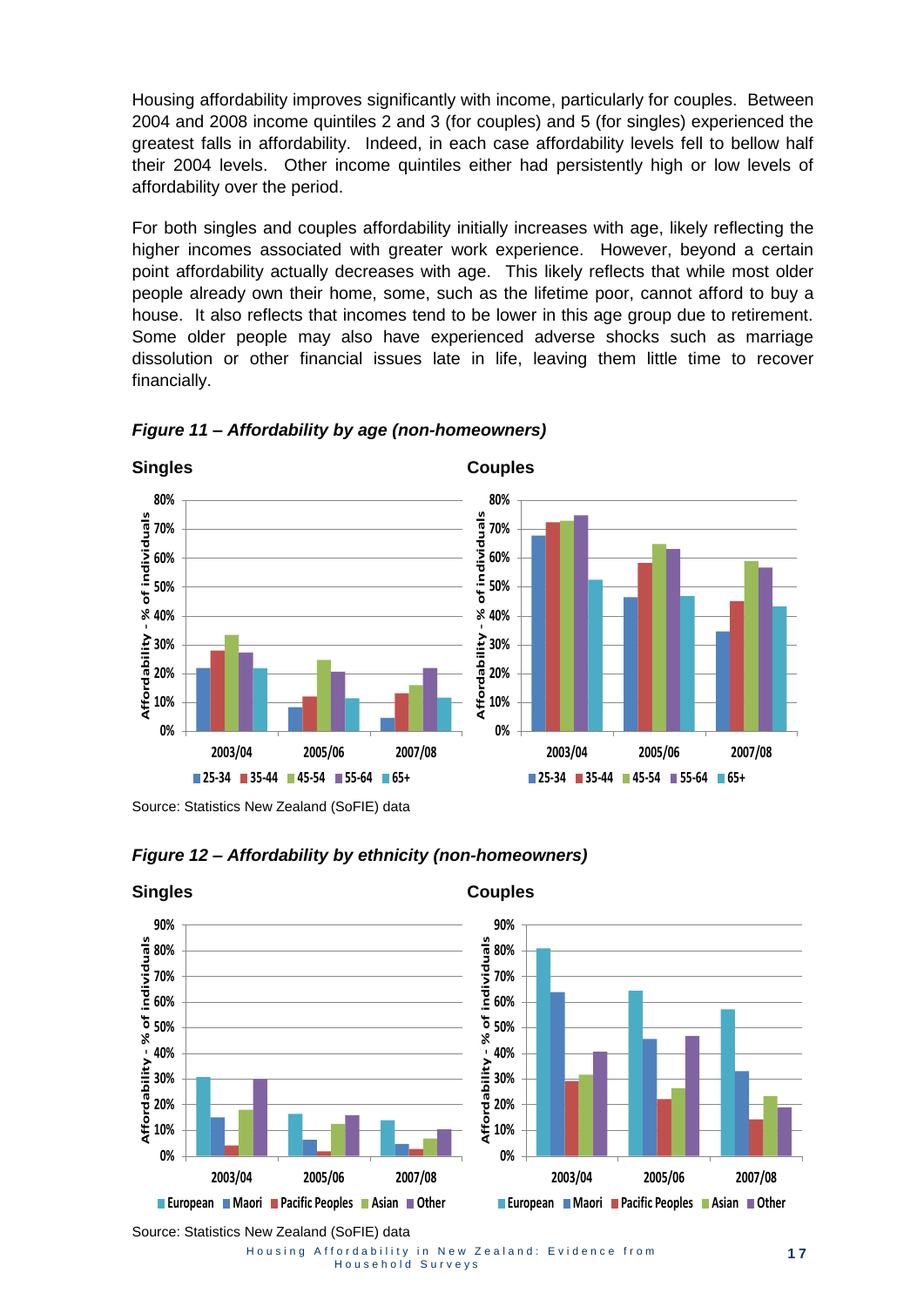Affordability declined for all ethnic groups between 2004 and 2008. However, the capacity to buy a house varies across ethnic groups, and was highest for European New Zealanders and lowest for Pacific peoples over the entire period of analysis. This may partly reflect location choices, with some ethnic groups more likely to be concentrated in Auckland. Rather than disparities in income or net wealth per se, differences between ethnicities may also be due in part to age, with Maori for example tending to be much younger on average than Europeans.

Across regions, Auckland had the lowest levels of housing affordability throughout the period of analysis. However, by 2008 affordability levels in other regions deteriorated such that they were much closer to those of Auckland.



<span id="page-21-0"></span>*Figure 13 – Affordability by region (non-homeowners)*

### **6 . 2 . 2 R e g r e s s i o n a n a l y s i s**

Just as was the case when we examined patterns of home ownership in Section 5, the possibility exists that bivariate analysis can yield spurious relationships. Multivariate analysis is again employed to guard against this possibility.

The results of logistic panel regressions of housing affordability status (determined by our model) are presented in Table 3, where the affect of a range of factors likely to affect the probability of being able to afford to purchase a house are examined simultaneously. The dependant variable is equal to one if an individual can afford to buy a house, and zero otherwise. Explanatory variables are similar to those used in the regression analysis of Section 5. However, as income and house prices are key drivers of our housing affordability model these are excluded from the regression, interest rates remain to capture changes in the macro-environment. Conveniently, interpretation of coefficient estimates is also similar to that of the previous section.

Results are largely what one would expect, and again correspond well to the picture painted by the descriptive analysis of the previous subsection. Focussing on the regression combining singles and couples, the likelihood of being able to afford a home initially improves with age (and then declines), if one is partnered or lives outside of

Source: Statistics New Zealand (SoFIE) data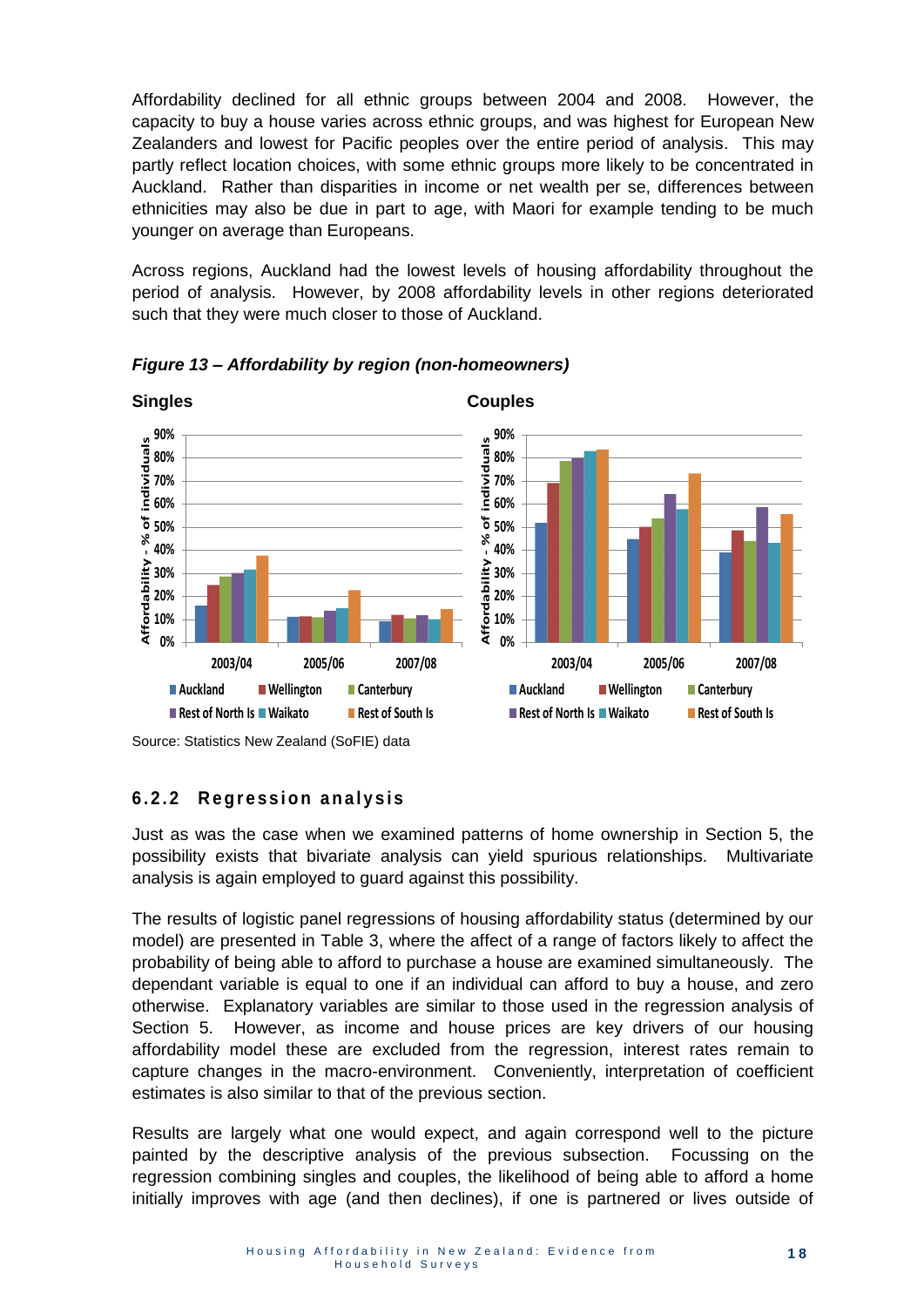Auckland. The likelihood is reduced as interest rates rise, if an individual is any ethnicity other than European or is female.

| Variable               | <b>Singles</b> | <b>Couples</b> | Combined    |
|------------------------|----------------|----------------|-------------|
| Age                    | $0.2420**$     | $0.3527**$     | $0.2577**$  |
|                        | (0.0286)       | (0.0267)       | 0.0184      |
| Age Squared            | $-0.0022**$    | $-0.0037**$    | $-0.0026**$ |
|                        | (0.0003)       | (0.0003)       | 0.0002      |
| Partnered              |                |                | 4.1058**    |
|                        |                |                | 0.1315      |
| Female                 | $-0.8858**$    | 0.0450         | $-0.2300*$  |
|                        | (0.1586)       | (0.1233)       | 0.0933      |
| New Zealand Born       | $-0.1824$      | $0.4240*$      | 0.1784      |
|                        | (0.2368)       | (0.1912)       | 0.1448      |
| <b>Interest Rate</b>   | $-69.8548**$   | $-80.9188**$   | -73.8592**  |
|                        | (5.0735)       | (3.9807)       | 3.0237      |
| Maori                  | $-2.3600**$    | $-2.2065**$    | $-2.1709**$ |
|                        | (0.2600)       | (0.2033)       | 0.1531      |
| Pacific Islander       | $-3.3380**$    | $-3.8012**$    | $-3.5440**$ |
|                        | (0.5250)       | (0.2872)       | 0.2384      |
| Asian                  | $-0.7490$      | $-3.6633**$    | $-2.6869**$ |
|                        | (0.4046)       | (0.3251)       | 0.2507      |
| <b>Other Ethnicity</b> | $-0.5475$      | $-2.7837**$    | $-2.0982**$ |
|                        | (0.5547)       | (0.4103)       | 0.3280      |
| Waikato                | 1.3880**       | 1.3903**       | 1.3318**    |
|                        | (0.3021)       | (0.2327)       | 0.1787      |
| Wellington             | 0.9319**       | 0.6912**       | $0.7581**$  |
|                        | (0.2570)       | (0.2068)       | 0.1560      |
| Rest of North Island   | 1.3519**       | 1.4606**       | 1.3636**    |
|                        | (0.2377)       | (0.1790)       | 0.1380      |
| Canterbury             | 0.8423**       | 0.5092**       | 0.6269**    |
|                        | (0.2486)       | (0.1977)       | 0.1502      |
| Rest of South Island   | 1.3911**       | 1.8566**       | 1.5951**    |
|                        | (0.2687)       | (0.2279)       | 0.1664      |
| Constant               | $-3.5126**$    | $-0.4523$      | $-3.2221**$ |
|                        | (0.7751)       | (0.6438)       | 0.4732      |
| Log Likelihood         | $-2941.1765$   | -4838.8974     | -7863.7909  |
| Observations           | 7735           | 9200           | 16935       |
| Groups                 | 4800           | 5360           | 9655        |

<span id="page-22-0"></span>*Table 3 – Logistic panel regressions of Affordability status, 2004 to 2008*

Notes – The dependant variable is one if the person is deemed to be able to afford a lower quartile priced house in their region (according to the housing affordability model described in Section 6.1), and zero otherwise. The effects of ethnicity and region are relative to being New Zealand European and living in Auckland respectively. Person specific effects are included in all regressions. Standard errors are in parenthesis. Two stars (\*\*) indicates that the coefficient is significantly different from zero at the 1% significance level and one star (\*) indicates that it is significant at the 5% level.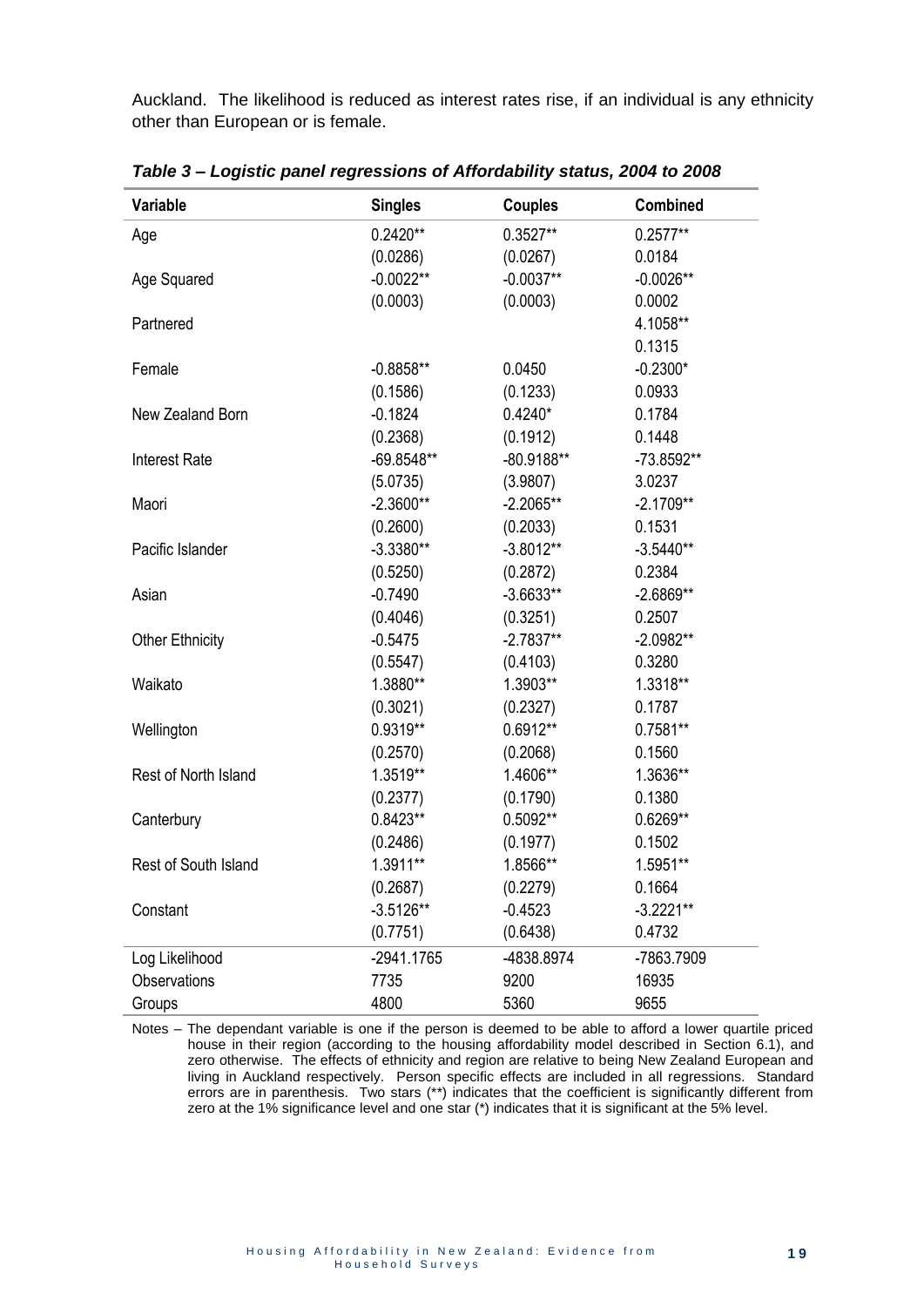### 6.3 Homeowners

The financial consequences of home ownership will of course linger well beyond that point at which one chooses to buy a house. For this reason we also apply our affordability model to those who currently own the house they live in.

As was the case for non-homeowners, couples are more likely to find homeownership affordable than singles, however, the difference between these two groups is much less pronounced. The proportion of home owning couples able to afford a lower quartile priced house in their region according to our model was 91% on average over all three waves compared to around 82% for singles. Overall, the proportion of home owning individuals declined slightly between 2004 and 2008, from around 95% to 88%.

Even so, the levels of affordability for home owners compared to non-homeowners were much higher throughout the entire period of analysis, for example, 88% versus 31% in 2008. This is not necessarily surprising as in this analysis we examine all homeowners regardless of how long they have owned their home. It is likely the levels of affordability for recent homeowners would be lower than for those who purchased their homes some time ago. $12$  However, the large difference between affordability of non-homeowners and homeowners does highlight the potential importance of transition into home ownership.

The observed relationships between affordability and each of income, age, ethnicity and region for homeowners are similar to that of non-homeowners. For example, Figure 14 shows the proportions of individuals and couples who, according to our model, could afford to buy a lower quartile priced home in each of waves 2, 4 and 6 of SoFIE, by income. Housing affordability improves with income, particularly for singles. The most substantial falls in affordability between 2004 and 2008 were experienced by singles belonging to the bottom two income quintiles.



### <span id="page-23-0"></span>*Figure 14 – Affordability by income (homeowners)*



Source: Statistics New Zealand (SoFIE) data

.

 $12$  In future work we intend to examine this point in more detail.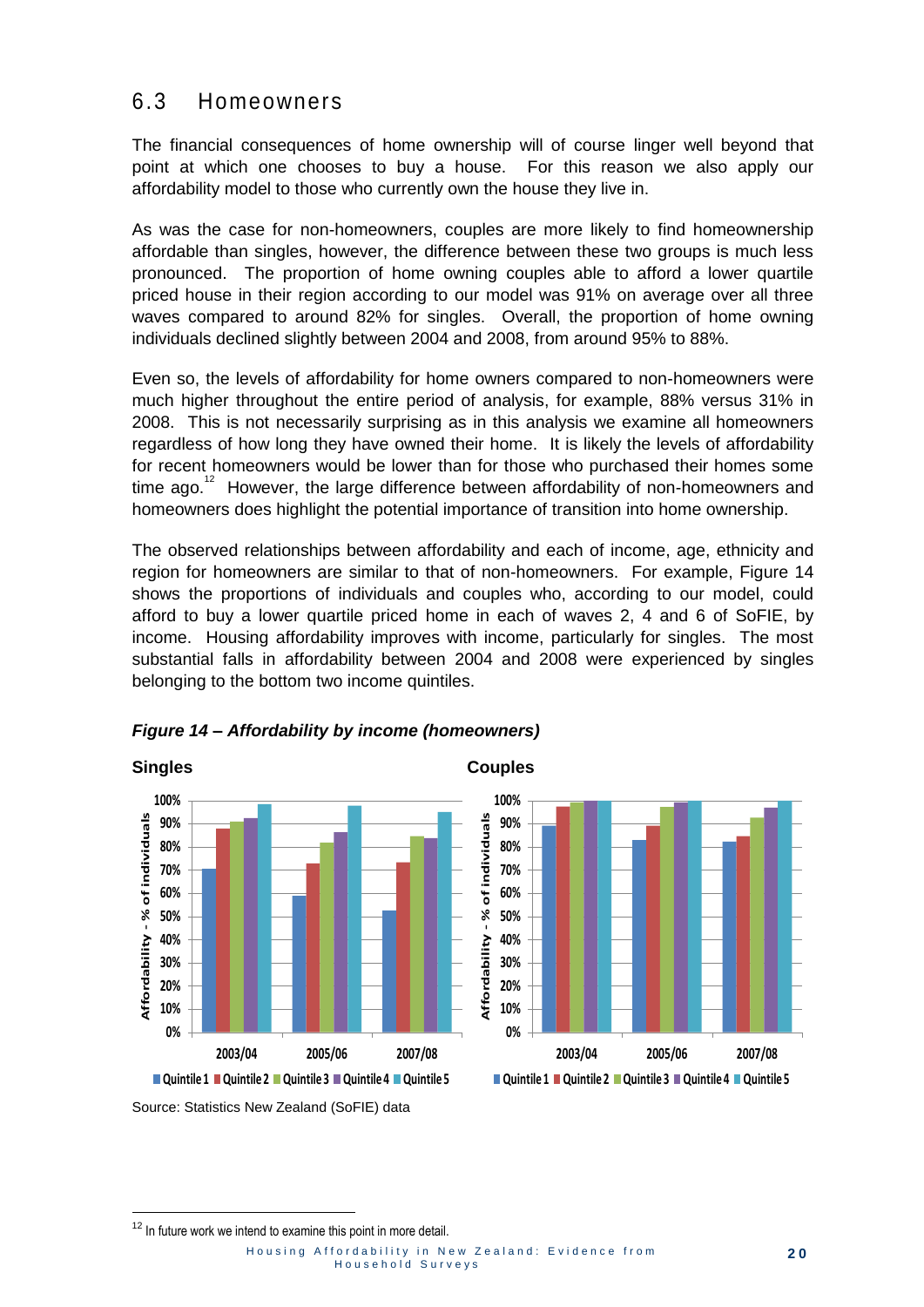Finally we examine the effects of relaxing our housing affordability model for homeowners in Figure 15. Specifically we change the affordability test so that rather than being able to afford a lower quartile priced house in their region we asked whether or not they could afford their current house.

Interestingly, the result is that affordability actually increases. Given that for most homeowners (around three quarters of them) their current house would be more expensive than a lower quartile priced house in their region this is suggestive that individuals, on the whole, make rational decisions about house purchases. In other words, those who purchase relatively expensive houses can afford them, and those that may struggle to afford even a lower quartile price house tend to purchase still cheaper houses.

<span id="page-24-0"></span>*Figure 15 – Affordability of lower quartile versus own home (homeowners), singles and couples combined*



Source: Statistics New Zealand (SoFIE) data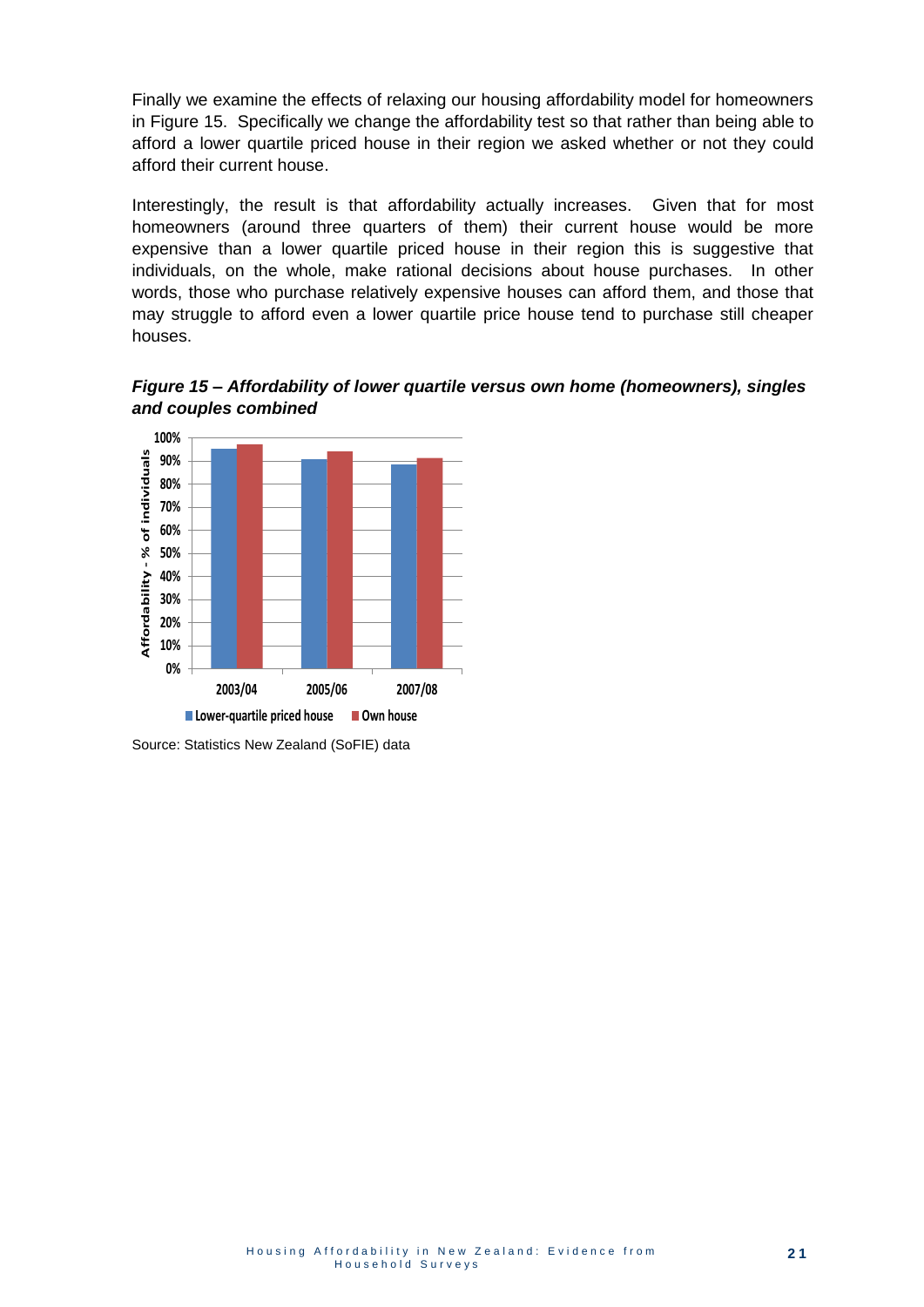## 7 Discussion

Housing affordability has been a topic of much interest in New Zealand over recent years with the median house price increasing by over 50% between 2004 and 2008. With the newly formed Productivity Commission's inaugural inquiry being housing affordability, this issue is again receiving significant attention.

Housing affordability is important for a number of reasons. Unlike many other goods, expenditures on housing (whether renting or owning) usually absorb a large proportion of household income. Housing makes up a significant share of household wealth and retirement accumulations for many New Zealanders, with over 60% of households owning a home. Further, home ownership has been linked to building social capital and a sense of community. More generally, the performance of the housing sector has widespread implications for investment, banking, saving and employment.

The aim of this paper has been to inform debate by drawing out evidence from two surveys: the Household Economic Survey; and the Survey of Family, Income and Employment. In particular, the paper examined how patterns of house prices, expenditures, and home ownership have changed over time and across groups. A model which may be suggestive of whether or not an individual or couple is likely to find homeownership affordable was also developed, incorporating information relating to four important influences of affordability. These being: income; net wealth; house prices; and the structure of mortgage contracts (including the interest rate and mortgage term).

These elements, or outcomes, of housing affordability were explored primarily by way of various descriptive techniques. However, panel logistic regressions were employed to examine how the likelihood of home-ownership and housing affordability in turn depend on a wide range of demographic and economic variables simultaneously. These included: income, age, education, gender, ethnicity, New Zealand born, region, partnership status, regional house prices and mortgage rates.

Results show considerable increases in prices throughout the house price distribution between 2004 and 2008. Interestingly, lower quartile house prices increased by more than upper quartile house prices in all major regions. Further, although Auckland remains the most expensive region, growth in house prices across all other major regions was higher during this period.

Home ownership rates, however, have declined only slightly between 2004 and 2008. Factors associated with a higher likelihood of owning a home include being partnered, female or older, and living in any region other than Auckland. Higher house prices are negatively associated with home ownership as is belonging to an ethnicity other than NZ European. A statistically significant relationship between income and home-ownership was not found. However, higher levels of education were positively associated with home-ownership, perhaps indicating that lifetime rather than point in time income is more important for home ownership.

For non-homeowners housing affordability improves significantly with income and is much higher for couples than singles. Between 2004 and 2008 income quintiles 2 and 3 (for couples) and 5 (for singles) experienced the greatest falls in affordability. Other income quintiles either had persistently high or low levels of affordability. Across regions, Auckland had the lowest levels of housing affordability throughout the period, however, by 2008 affordability levels in other regions had deteriorated such that they were much closer to those of Auckland.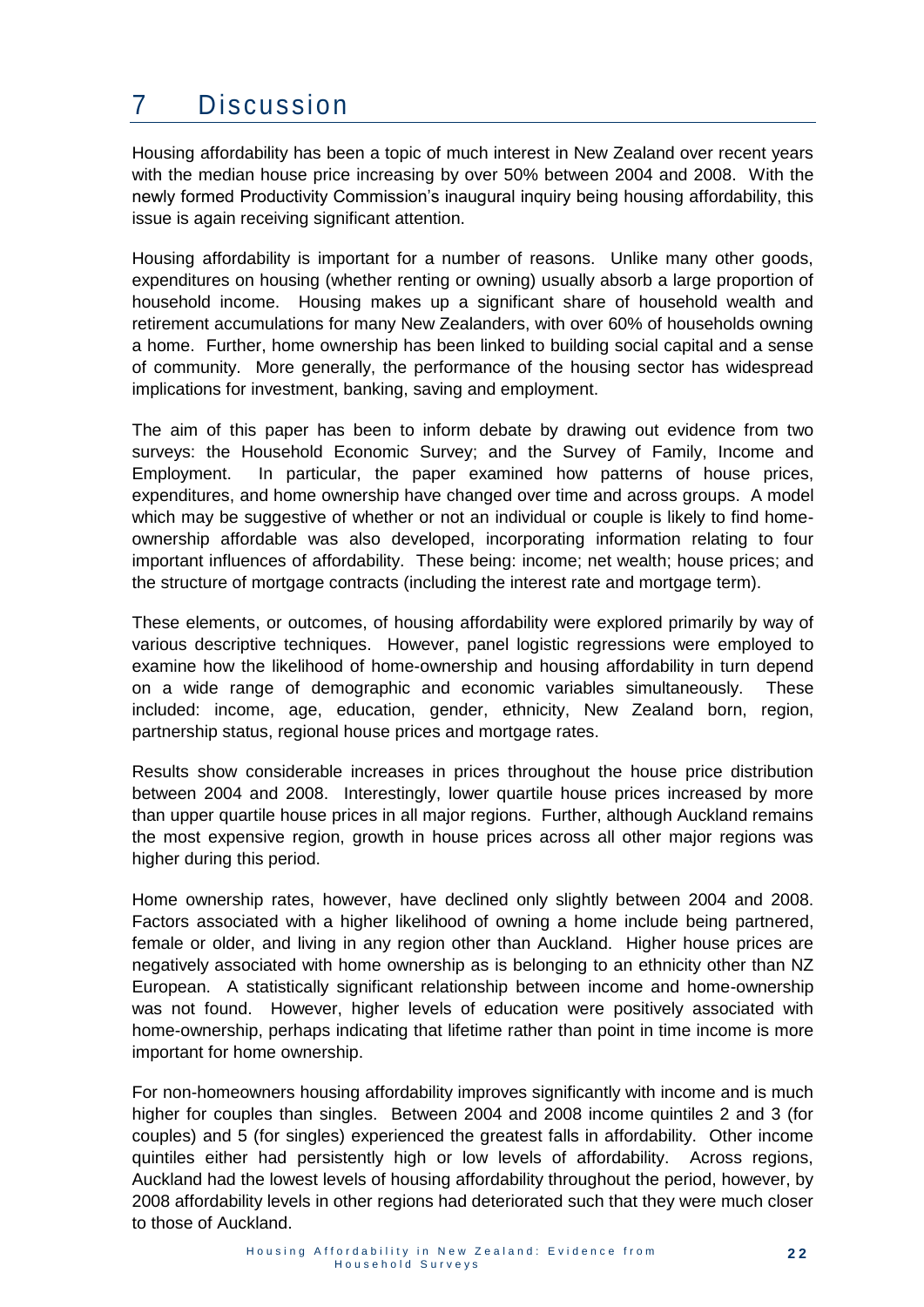For both singles and couples affordability initially increases with age, likely reflecting the higher incomes associated with greater work experience. However, beyond a certain point affordability actually decreases with age. This likely reflects that while most older people already own their home, some, such as the lifetime poor, struggle regardless of age. It also reflects that incomes tend to be lower in the highest age groups due to retirement.

Affordability declined for all ethnic groups between 2004 and 2008. However, the capacity to buy a house varies across ethnic groups, and was highest for European New Zealanders and lowest for Pacific peoples over the entire period of analysis. This may partly reflect location choices, with some ethnic groups more likely to be concentrated in Auckland. Rather than disparities in income or net wealth per se, differences between ethnicities may also be due in part to age, with Maori for example tending to be much younger on average than Europeans.

Housing affordability for homeowners was much higher throughout the period than for non-homeowners. Interestingly, when the affordability test for homeowners was changed so that rather than being able to afford a lower quartile priced house in their region we asked whether or not they could afford their current house, affordability actually increased. Given that for most homeowners (around three quarters of them) their current house would be more expensive than a lower quartile priced house in their region this is suggestive that individuals, on the whole, make rational decisions about house purchases. In other words, those who purchase relatively expensive houses can afford them, and those that may struggle to afford even a lower quartile price house tend to purchase still cheaper houses.

Differences in affordability between homeowners and non-homeowners serve to highlight the potential importance of transitioning into home ownership. In future work we intend to measure transitions into and out of home ownership between waves 2, 4, 6 and 8 of SoFIE, and to attempt to explain them using information on a range demographic and economic factors. Further, this will provide an opportunity to test the predictive power of a number of 'rules of thumb' relating to housing affordability in predicting transitions into home ownership. It will also be possible, and interesting, to examine the extent to which the deterioration in housing affordability observed between 2004 and 2008 could have been ameliorated with the introduction of real mortgage contracts.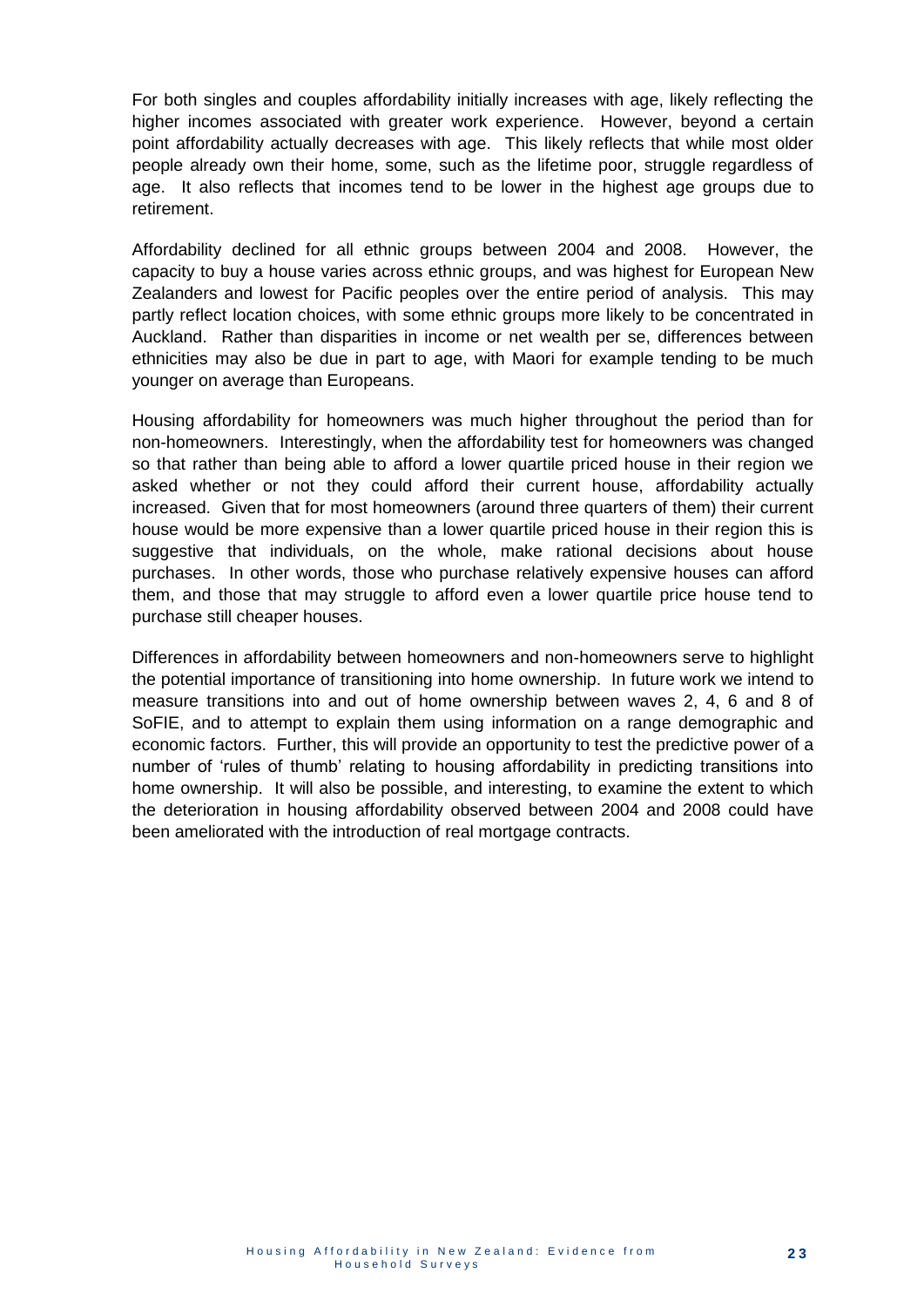### References

- House Prices Unit (2008) "Final Report of the House Prices Unit: House Price Increases and Housing in New Zealand." Wellington, Department of Prime Minister and Cabinet.
- Scobie, Grant, Trinh Le and John Gibson (2007) "Housing in the Household Portfolio and Implications for Retirement Saving: Some Initial Finding from SoFIE." Wellington, The Treasury, Working Paper 07/04.
- Scobie, Grant and Katherine Henderson (2009) "Saving Rates of New Zealanders: A Net Wealth Approach." Wellington, The Treasury, Working Paper 09/04.
- Carter, Kristie N., Matt Cronin, Tony Blakely, Michael Hayward and Ken Richardson (2010) "Cohort Profile: Survey of Families, Income and Employment (SoFIE) and Health Extension (SoFIE-health)." International Journal of Epidemiology 39: 653- 659.
- Perry, Brian (2011) "Household incomes in New Zealand: Trends in indicators of inequality and hardship 1982 to 2010." Wellington, Ministry of Social Development.
- Modigliani, F, and D R Lessard, ed, (1975) "New mortgage designs for stable housing in an inflationary environment." Federal Reserve Bank of Boston, Boston, MA.
- Stanley Fischer & Franco Modigliani, 1978. "Towards an understanding of the real effects and costs of inflation," Review of World Economics (Weltwirtschaftliches Archiv), Springer, vol. 114(4), pages 810-833, December.
- Coleman, A., 2008. Inflation and the measurement of savings and housing affordability. Motu Working Paper, 08-09. Wellington: Motu Economic and Public Policy Research.
- Coleman, A (2008) "Price level adjusted mortgages and index linked bonds: A discussion document." Note prepared for PSIS, Wellington, Motu Economic and Public Policy Research.
- Robinson, Mark, Grant M. Scobie and Brian Hallinan (2006) "Affordability of Housing: Concepts, Measurement and Evidence." Wellington, The Treasury, Working Paper 06/03.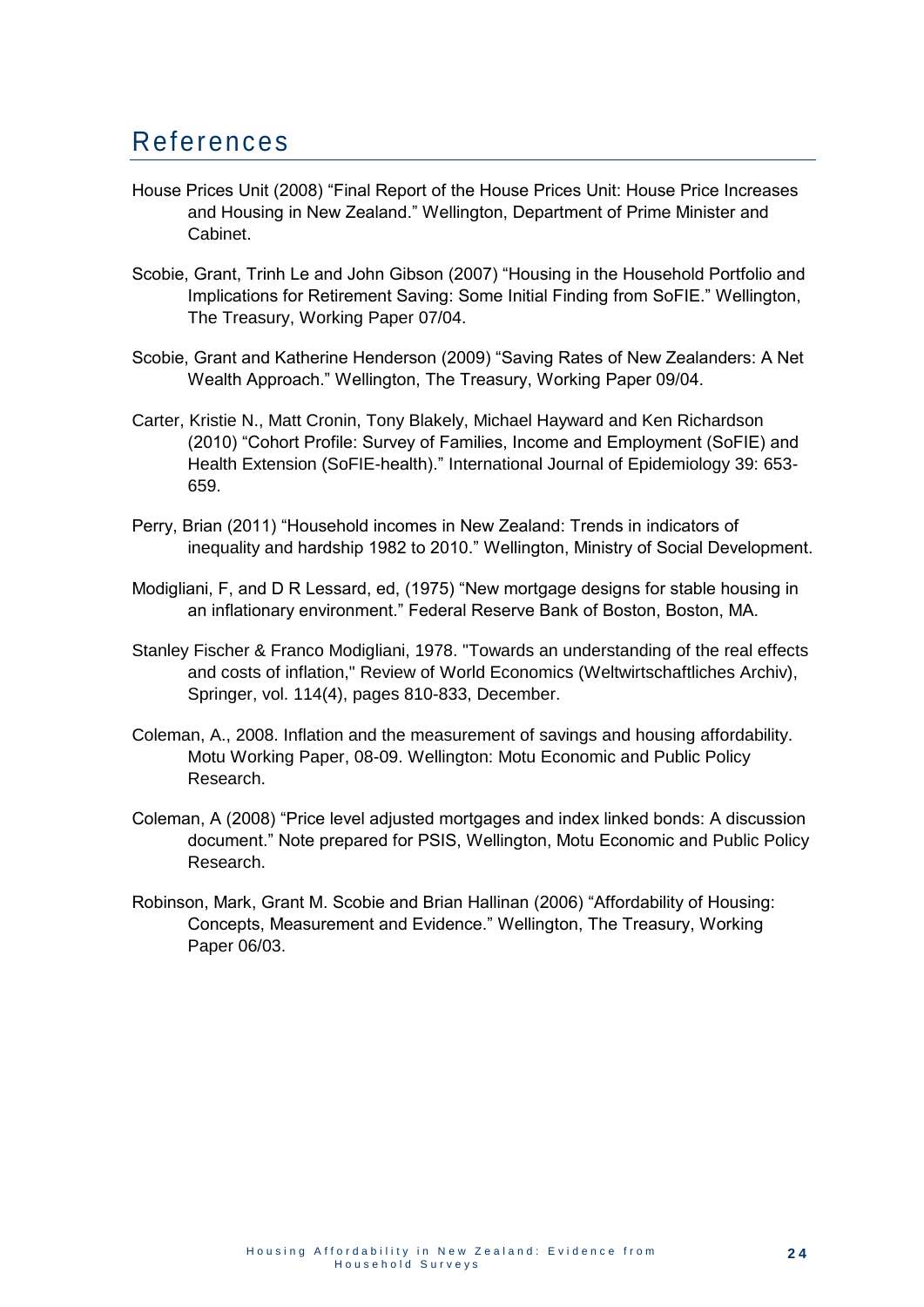## Appendix: Inflation and Housing Affordability

Nominal measures of housing affordability like those used in this paper reflect 'actual' affordability by highlighting the difficulties of meeting the terms and conditions of a mortgage contract for those who need to borrow to purchase a house. However, some of these difficulties are not caused by the purchase price of the house nor the real interest rate, but by inflation. As such, it is also useful to examine housing affordability in real terms by removing the effect of inflation and measuring 'underlying' affordability.<sup>13</sup>

Inflation results in 'front-loading' of mortgage repayments since it leads to larger real principal repayments during the early stages of home ownership. Home loans in New Zealand are typically table mortgages, which require a series of monthly payments determined by the loan's maturity term and the nominal interest rate. For instance, if inflation is 2% per year, the real value of repayments on a 25 year loan of \$100,000 with a 7% interest rate declines from about \$8,400 at the end of the first year to \$5,200 at the end of the  $25<sup>th</sup>$  year. In contrast, if the inflation rate was zero, there would be a constant repayment of about \$7,100 a year over the life of the mortgage (Figure 16).



<span id="page-28-0"></span>*Figure 16 – Real repayment stream of a 7% 25 year \$100,000 mortgage (inflation = 2%)*

Source: Coleman (2008) modified

.

Another way to view this is when nominal interest rates rise due to inflation, monthly mortgage payments also rise, but the increase reflects more rapid real principal repayment rather than a higher real cost of housing. For example, if someone takes out a \$100,000 loan at an interest rate of 7% per year when inflation is 2%, the \$7,000 interest payment comprises \$5,000 real interest payments and \$2,000 to compensate the lender for the erosion of the initial value of the capital due to inflation. This \$2,000 is effectively saving by the borrower because it reduces the *real* value of the remaining debt to \$98,000. So while nominal affordability indices provide useful information about the financing difficulties facing credit-constrained households, they overstate the *average* lifetime cost of the mortgage as they do not take into account the expected decline in the real value of the payment stream over the life of the mortgage. An index based on the real mortgage rate makes this adjustment.

 $13$  See Coleman (2008) for a detailed discussion of inflation and the measurement of housing affordability.